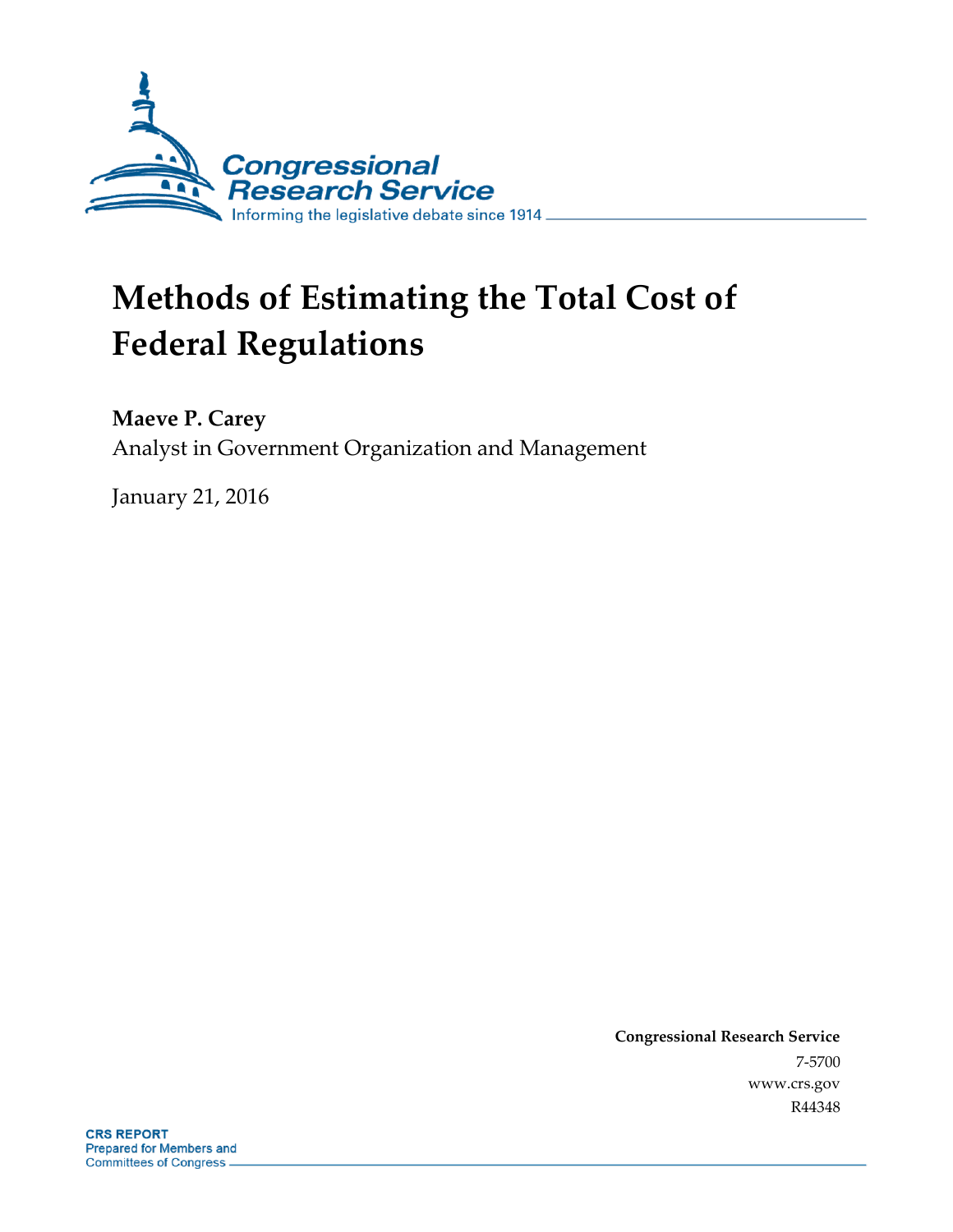## **Summary**

Federal agencies issue thousands of regulations each year under delegated authority from Congress. Over the past 70 years, Congress and various Presidents have created a set of procedures agencies must follow to issue these regulations, some of which contain requirements for the calculation and consideration of costs, benefits, and other economic effects of regulations. In recent years, many Members of Congress have expressed an interest in various regulatory reform efforts that would change the current set of rulemaking requirements, including requirements to estimate costs and benefits of regulations. As part of this debate, it has become common for supporters of regulatory reform to comment on the total cost of federal regulation.

Estimating the total cost of regulations is inherently difficult. Current estimates of the cost of regulation should be viewed with a great deal of caution.

Scholars and governmental entities estimating the total cost of regulation use one of two methods, which are referred to as the "bottom-up" and the "top-down" approach. The bottom-up approach aggregates individual cost and benefit estimates produced by agencies, arriving at a governmentwide total. In 2014, the annual report to Congress from the Office of Management and Budget estimated the total cost of federal regulations to range between \$68.5 and \$101.8 billion and the total benefits to be between \$261.7 billion and \$1,042.1 billion. The top-down approach estimates the total cost of regulation by looking at the relationship of certain macroeconomic factors, including the size of a country's economy and a proxy measure of how much regulation the country has. This method estimates the economic effect that a hypothetical change in the amount of regulation in the United States might have, considering that economic effect to represent the cost of regulation. One frequently cited study estimated the total cost of regulation in 2014 to be \$2.028 trillion, \$1.439 trillion of which was calculated using this top-down approach.

Each approach has inherent advantages and disadvantages. The bottom-up approach relies on agency estimates of the effects of specific regulations and can also be used to estimate benefits, because agencies typically estimate both costs and benefits under current requirements so that they may be compared and evaluated against alternatives. The bottom-up approach does not, however, include estimates of costs and benefits of *all* rules, nor does it include costs and benefits of regulations that are not monetized—meaning that the bottom-up approach is likely an underestimate of the total cost of regulation. Furthermore, the individual estimates produced by agencies and used in the bottom-up approach may not always be accurate.

The top-down approach can be used to estimate effects of rules that are not captured by the bottom-up approach—such as indirect costs and costs of rules issued by independent regulatory agencies, which are not included in the bottom-up approach—thus theoretically capturing the whole universe of regulatory costs. Its results are, however, entirely reliant upon a number of methodological challenges that are difficult, if not impossible, to overcome. The biggest challenge may be finding a valid proxy measure for regulation: proxy measures of the total amount of regulation in a country are inherently imprecise and cannot be reliably used to estimate macroeconomic outcomes. Because of this difficulty in identifying a suitable proxy measure of regulation, even if the total cost of regulation is substantial, it cannot be estimated with any precision. The top-down method is intended to measure only costs; measuring costs without also considering benefits does not provide the complete context for evaluating the appropriateness of a country's amount of regulation.

For these and other reasons, both approaches to estimating the total cost of regulation have inherent—and potentially insurmountable—flaws. The discrepancy between the two approaches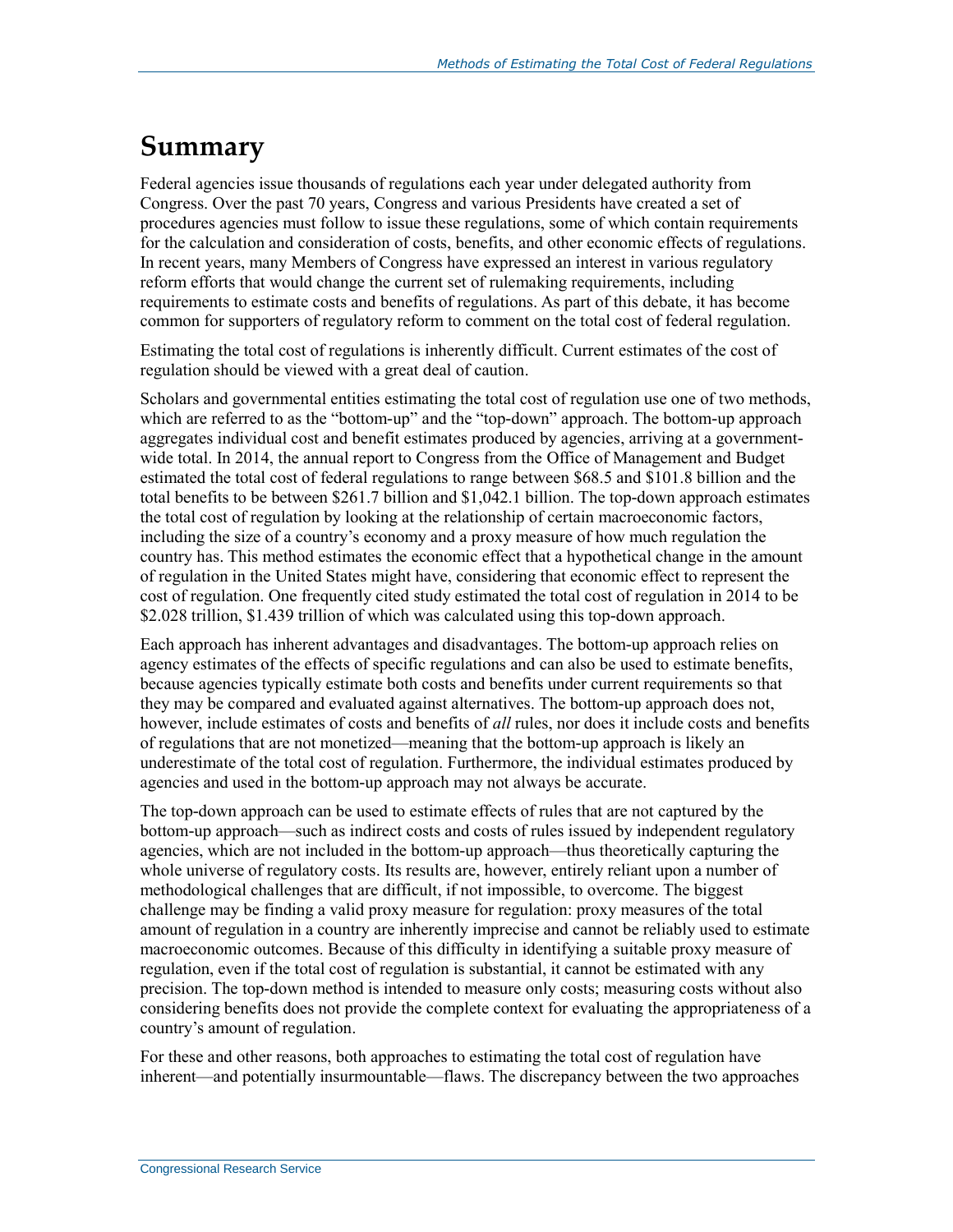and their associated estimates raises the question of the utility of using such figures in the regulatory reform debate.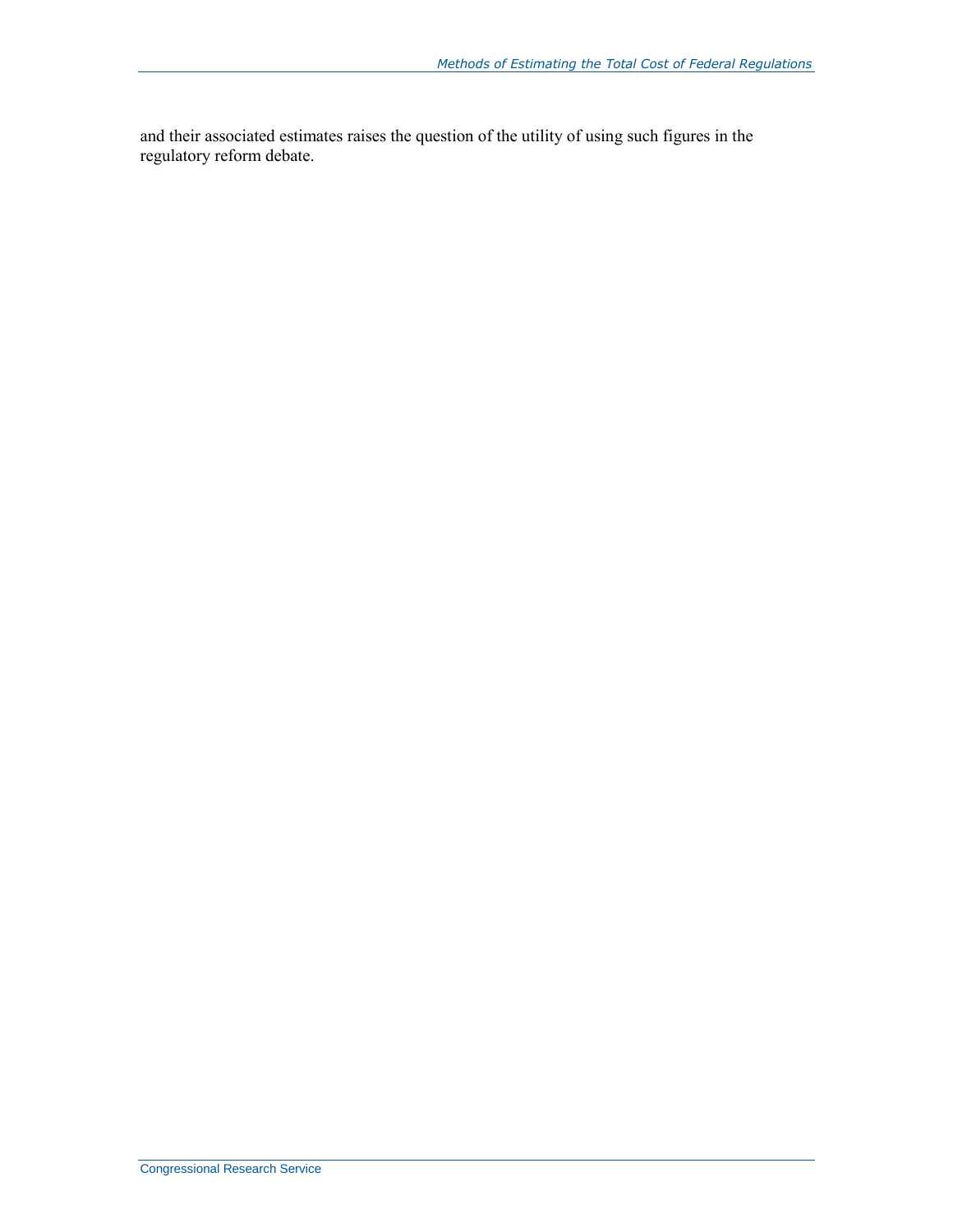## **Contents**

| Case Study: The Annual OMB Report on the Total Costs and Benefits of Federal |  |
|------------------------------------------------------------------------------|--|
|                                                                              |  |
|                                                                              |  |
|                                                                              |  |
|                                                                              |  |
|                                                                              |  |
|                                                                              |  |
| Questions Over Accuracy of Individual Cost and Benefit Estimates  12         |  |
|                                                                              |  |
| "Top-Down" Method: Estimating Costs Using Macroeconomic Modeling 15          |  |
|                                                                              |  |
|                                                                              |  |
|                                                                              |  |
|                                                                              |  |
|                                                                              |  |
|                                                                              |  |
| Importance of Accurate Measures of Regulation in Top-Down Approach 19        |  |
|                                                                              |  |
|                                                                              |  |
|                                                                              |  |
|                                                                              |  |
|                                                                              |  |
|                                                                              |  |
|                                                                              |  |

### **Contacts**

|--|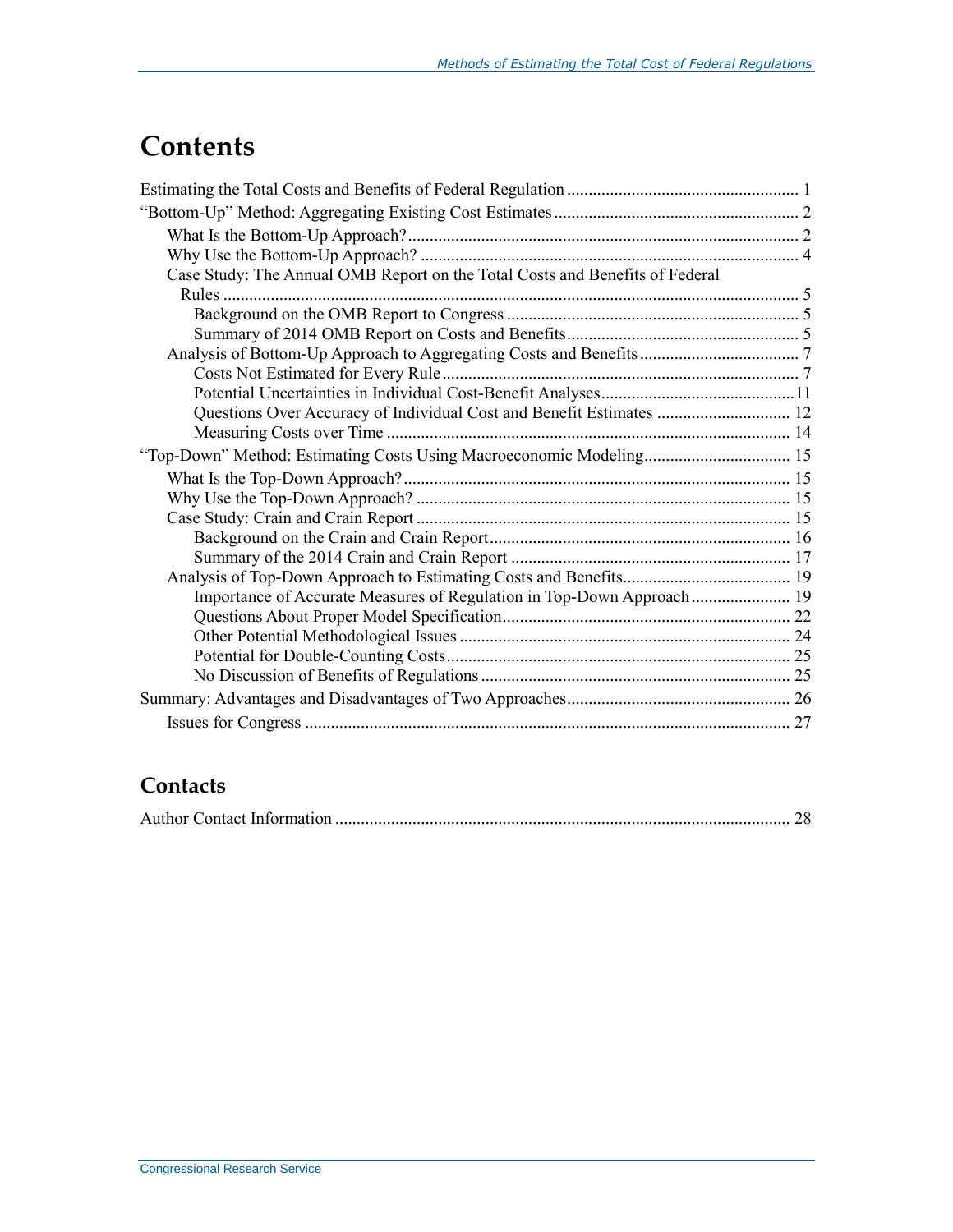## **Estimating the Total Costs and Benefits of Federal Regulation**

Federal agencies issue thousands of regulations every year. These regulations are often the means through which various government policies and programs are implemented. Many of these regulations are administrative or routine in nature and have little or no compliance cost associated with them.<sup>1</sup> A number of these regulations can, however, have a substantial effect on the economy in the form of costs, benefits, and transfer payments. Over the past 70 years, Congress and various Presidents have created a set of procedures agencies must follow to issue these regulations, some of which contain requirements for the calculation and consideration of costs, benefits, and other economic effects of regulations.<sup>2</sup>

Federal regulations are the product of delegated legislative authority from Congress—agencies may promulgate regulations only with the authority from Congress to do so. As such, Congress has shown an interest in conducting oversight of those regulations, both on the individual level for particular regulations and also for the regulatory system as a whole. One way for Congress to conduct oversight of the regulatory system as a whole, some say, is to monitor the total cost and benefits of federal regulation. Comparing the estimated costs against the benefits would provide some insight into the potential tradeoffs of regulation.

In recent years, many Members of Congress have expressed interest in various regulatory reform efforts that would change the rulemaking process.<sup>3</sup> Proponents of these efforts argue that the system under which agencies currently issue federal regulations is outdated, and that federal agencies should be required to conduct more rigorous economic analysis of their regulations.<sup>4</sup> Opponents of these regulatory reform efforts argue that adding to federal rulemaking requirements could cause fewer regulations to be issued by federal agencies or could create delays in the issuance of federal regulations. <sup>5</sup> As part of this debate, it has become common for supporters of regulatory reform to comment on the total cost of federal regulation.

<sup>&</sup>lt;sup>1</sup> See CRS Report R43056, *Counting Regulations: An Overview of Rulemaking, Types of Federal Regulations, and Pages in the Federal Register*, by Maeve P. Carey for a more detailed discussion of the nature and quantity of regulations issued each year.

<sup>2</sup> For an overview of the federal rulemaking process, see CRS Report RL32240, *The Federal Rulemaking Process: An Overview*, coordinated by Maeve P. Carey.

 $3$  For example, in January 2015, the House of Representatives passed H.R. 185, the Regulatory Accountability Act of 2015, which would make several changes to the current rulemaking process, including instituting more extensive costbenefit analysis requirements.

<sup>4</sup> For example, see U.S. Congress, House Committee on the Judiciary, Subcommittee on Courts, Commercial and Administrative Law, *APA at 65: Is Reform Needed to Create Jobs, Promote Economic Growth, and Reduce Costs?*, 112th Cong., 1st sess., February 28, 2011, 112-17 (Washington: GPO, 2011); and Business Roundtable, *Using Cost-Benefit Analysis To Create Smart Regulation: A Primer and Key Considerations for Congress and Federal Agencies*, December 2014, http://businessroundtable.org/sites/default/files/reports/BRT%20Cost-Benefit%20Analysis.pdf.

<sup>&</sup>lt;sup>5</sup> See, for example, the debate over rulemaking "ossification," which suggests that the addition of analytical requirements—along with other procedural requirements—has slowed the rulemaking process. See Thomas O. McGarity, "Some Thoughts on 'Deossifying' the Rulemaking Process," *Duke Law Journal*, vol. 41, no. 6 (June 1992), pp. 1385-1462; Jason Webb Yackee and Susan Webb Yackee, "Administrative Procedures and Bureaucratic Performance: Is Federal Rule-making 'Ossified'?" *Journal of Public Administration Research and Theory*, vol. 20 (2010), pp. 261-282; and Richard J. Pierce, Jr., "Rulemaking Ossification Is Real: A Response to *Testing the Ossification Thesis*," *George Washington Law Review*, vol. 80, no. 5 (July 2012), pp. 1493-1503.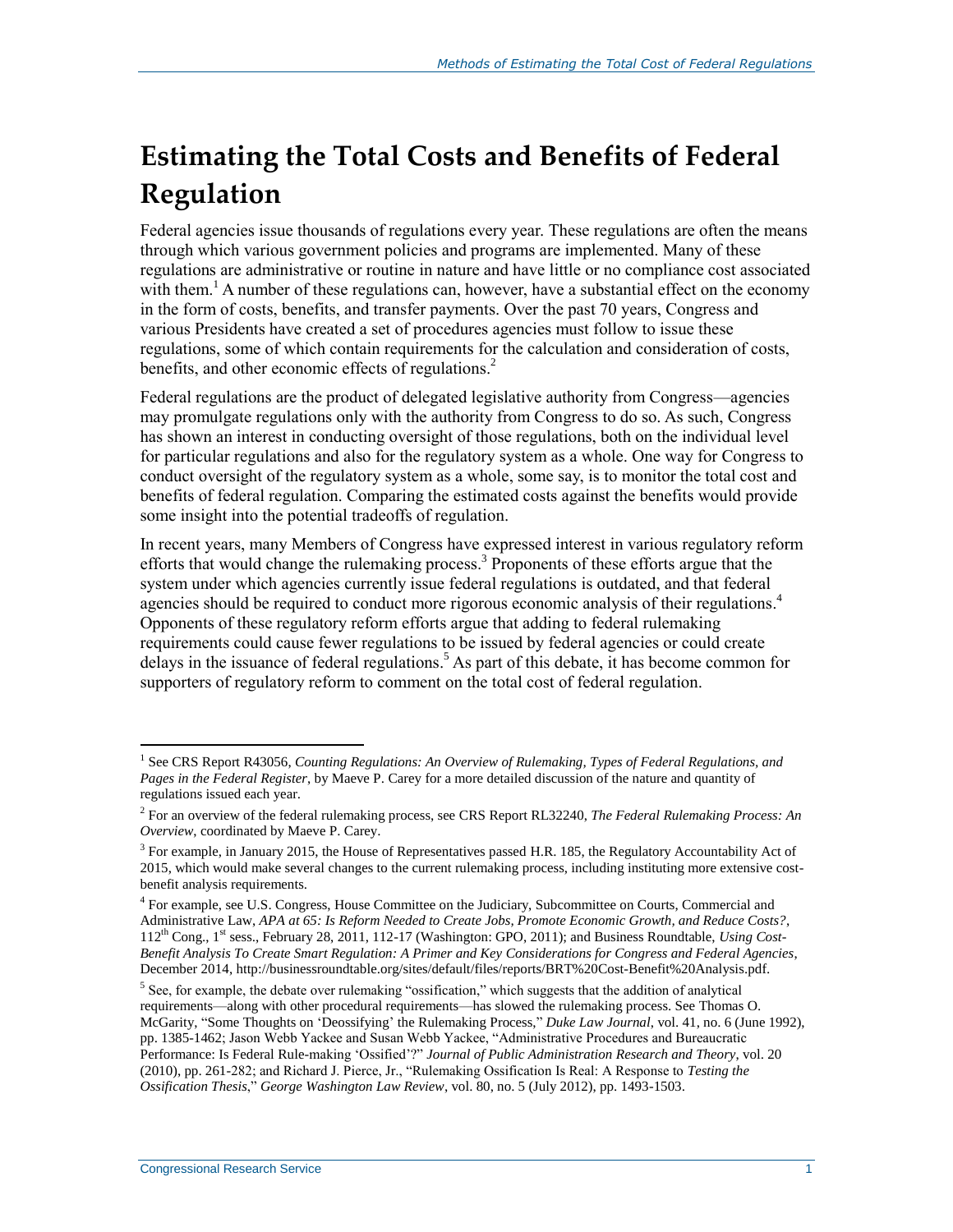Estimating the total cost of regulations is inherently difficult. Current estimates of the cost of regulation should be viewed with a great deal of caution.

Scholars attempting to identify an estimate for the total cost of regulation have taken two primary approaches that lead to radically different conclusions about the total economic effect of regulation. In this report, these two approaches are referred to as the "bottom-up" and the "topdown" approaches or methods. In short, the bottom-up approach aggregates individual cost estimates produced by federal agencies. The top-down approach relies on macroeconomic modeling to find a causal relationship between larger economic factors, such as gross domestic product (GDP), and a proxy measure intended to represent the overall amount of regulation.<sup>6</sup>

The two approaches use entirely different methods and produce radically different results. In 2014, the most frequently cited cost estimates resulting from each of these studies ranged from \$57-\$87 billion (using the bottom-up method) to \$2 trillion (the majority—almost \$1.5 trillion of which was arrived at using the top-down method).<sup>7</sup>

This report analyzes these two approaches for estimating the total cost of federal regulations. In discussing each approach, the report provides an overview of the advantages, a brief case study, and an analysis of the potential issues or inherent problems using the case study to illustrate the concepts.

The objective of this report is not to provide an estimate of the total costs and benefits of federal regulations, but rather, to inform the broader regulatory reform debate by identifying the difficulties in providing such estimates and potential problems inherent in the methods that exist.

## **"Bottom-Up" Method: Aggregating Existing Cost Estimates**

The first approach to aggregating the total costs and benefits of federal rules is generally referred to as a "bottom-up" approach.

### **What Is the Bottom-Up Approach?**

This method relies on estimates of costs and benefits that agencies produce during the rulemaking process, pursuant to several requirements.<sup>8</sup> The bottom-up approach aggregates these estimates of costs and benefits that agencies calculate in individual rulemakings, using the sum as a government-wide total. Understanding the requirements under which agencies conduct these estimates—specifically, knowing *when* agencies are required to estimate costs and benefits, and when they are not—is important for understanding the advantages and disadvantages of the bottom-up approach.

The primary requirement for most agencies to calculate estimates of costs and benefits when issuing rules is under Executive Order 12866.<sup>9</sup> That executive order requires covered agencies to

 $6$  A proxy measure is a figure that is used to represent the value of something in a calculation or a model.

 $<sup>7</sup>$  To compare these figures, CRS adjusted the bottom-up numbers to be in 2014 dollars.</sup>

<sup>8</sup> For a detailed explanation of these requirements, see CRS Report R41974, *Cost-Benefit and Other Analysis Requirements in the Rulemaking Process*, coordinated by Maeve P. Carey.

<sup>9</sup> Executive Order 12866, "Regulatory Planning and Review," 58 *Federal Register* 51735, October 4, 1993. For more detailed information about this and other cost-benefit analysis requirements in the rulemaking process, see CRS Report R41974, *Cost-Benefit and Other Analysis Requirements in the Rulemaking Process*, coordinated by Maeve P. Carey.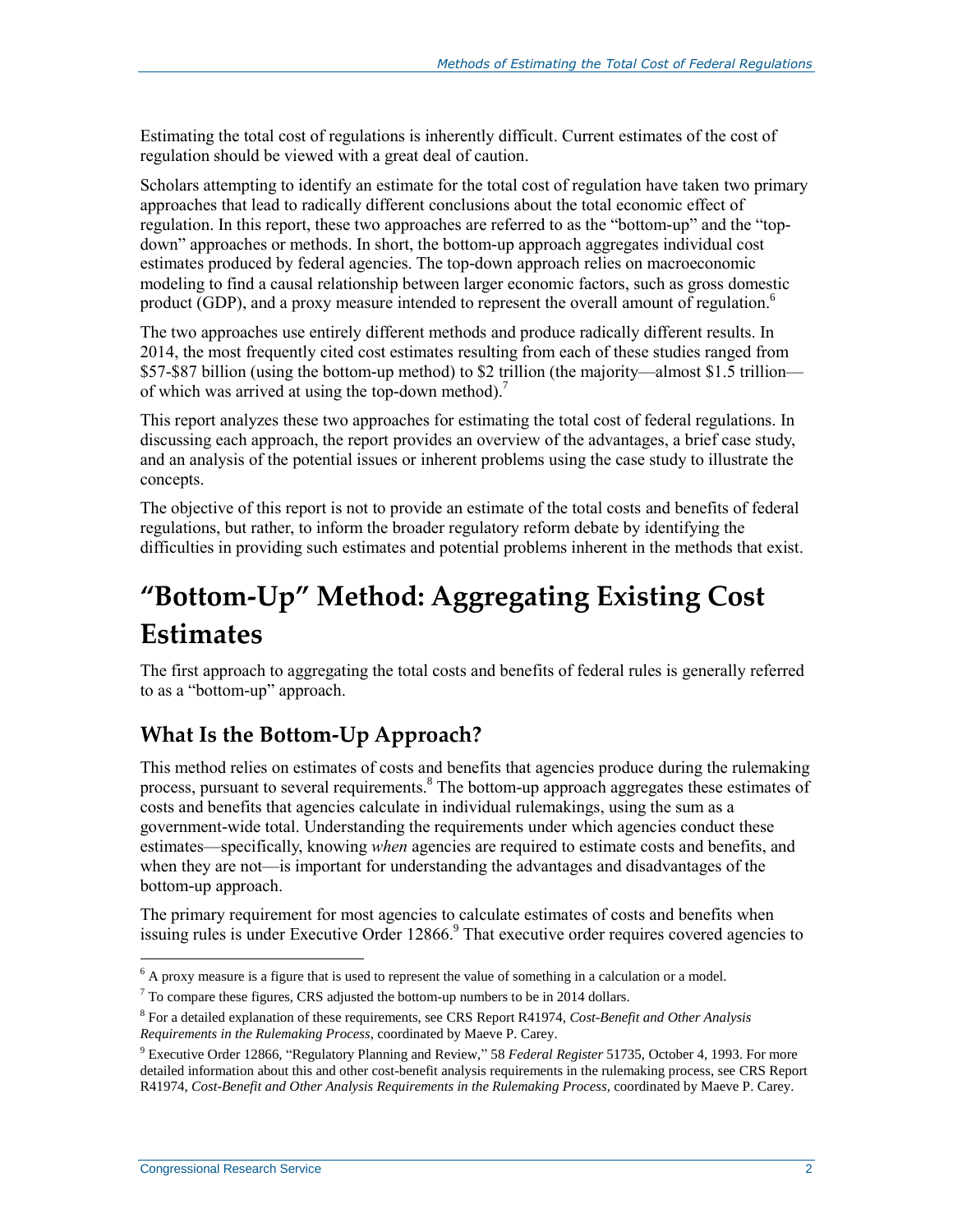assess costs and benefits for "economically significant" rules at the proposed and final rule stage.<sup>10</sup> Economically significant rules are defined in the executive order as those that may "have an annual effect on the economy of \$100 million or more or adversely affect in a material way the economy, a sector of the economy, productivity, competition, jobs, the environment, public health or safety, or State, local, or tribal governments or communities."<sup>11</sup> The term "effect on the economy" means that a rule may be considered economically significant if it has costs *or* benefits of over \$100 million.<sup>12</sup> Other provisions of Executive Order 12866 encourage agencies to consider costs and benefits during the rulemaking process for all rules, although those other provisions do not require a complete, detailed cost-benefit analysis for non-economically significant rules.<sup>13</sup> Executive Order 12866, issued by President Clinton, has remained in effect since 1993, and it was reaffirmed in 2011 by President Obama in Executive Order 13563.<sup>14</sup> The estimates that agencies produce under Executive Order 12866 are subject to review by the Office of Management and Budget (OMB). Specifically, agencies submit their rules and cost-benefit analyses to OMB's Office of Information and Regulatory Affairs (OIRA), the agency within OMB responsible for reviewing regulations and cost-benefit analyses. OMB has issued a number of guidance documents agencies are required to follow when estimating costs and benefits of regulations.<sup>15</sup>

In addition to these executive order requirements, certain statutory requirements for cost-benefit analysis, or other types of regulatory impact analysis, sometimes require agencies to calculate costs, benefits, and other economic effects of rules. The Regulatory Flexibility Act (RFA) requires regulatory impact analyses for proposed and final rules that will have a "significant economic impact on a substantial number of small entities."<sup>16</sup> Title II of the Unfunded Mandates Reform Act (UMRA) requires agencies to analyze and reduce costs associated with federal mandates

 $10$  This requirement for cost-benefit analysis in Executive Order 12866 does not extend to the independent regulatory agencies listed at 44 U.S.C. § 3502(5), which includes, for example, the Federal Reserve and the Securities and Exchange Commission. For more information about the exclusion of the independent regulatory agencies from this cost-benefit analysis requirement, see CRS Report R42821, *Independent Regulatory Agencies, Cost-Benefit Analysis, and Presidential Review of Regulations*, by Maeve P. Carey and Michelle D. Christensen.

<sup>&</sup>lt;sup>11</sup> Executive Order 12866 § 3(f)(1).

 $12$  This phrase also includes transfer rules that transfer sums of over \$100 million. For a more detailed analysis of the definition of "major" rules, see CRS Report R41651, *REINS Act: Number and Types of "Major Rules" in Recent Years*, by Maeve P. Carey and Curtis W. Copeland.

 $13$  For example, Section 1(b)(6) requires agencies to "assess both the costs and the benefits of the intended regulation and, recognizing that some costs and benefits are difficult to quantify, propose or adopt a regulation only upon a reasoned determination that the benefits of the intended regulation justify its costs." Section 1(b)(11) requires agencies to "tailor [their] regulations to impose the least burden on society," while "obtaining the regulatory objectives, taking into account, among other things, and to the extent practicable, the costs of cumulative regulations." These provisions are considered to be more like guiding principles, however, rather than specific requirements for cost-benefit analysis.

<sup>14</sup> Executive Order 13563, "Improving Regulations and Regulatory Review," 76 *Federal Register* 3821, January 21, 2011.

<sup>&</sup>lt;sup>15</sup> For example, in 2003, OMB issued Circular A-4 to provide guidance to agencies on how to conduct cost-benefit analysis. See Office of Management and Budget, Circular A-4, "Regulatory Analysis," September 17, 2003, at http://www.whitehouse.gov/omb/assets/regulatory\_matters\_pdf/a-4.pdf. This guidance provides information such as what discount rates agencies should use, how to choose a time period for estimating future costs and benefits, etc. Since 2003, OMB has issued several additional guidance documents to provide instruction to agencies on complying with regulatory analysis requirements.

<sup>&</sup>lt;sup>16</sup> The phrase "small entities" is considered in the RFA to include small businesses, local governments, and not-forprofit organizations. 5 U.S.C. §§601-612. For more information about requirements of the Regulatory Flexibility Act, see CRS Report RL34355, *The Regulatory Flexibility Act: Implementation Issues and Proposed Reforms*, coordinated by Maeve P. Carey.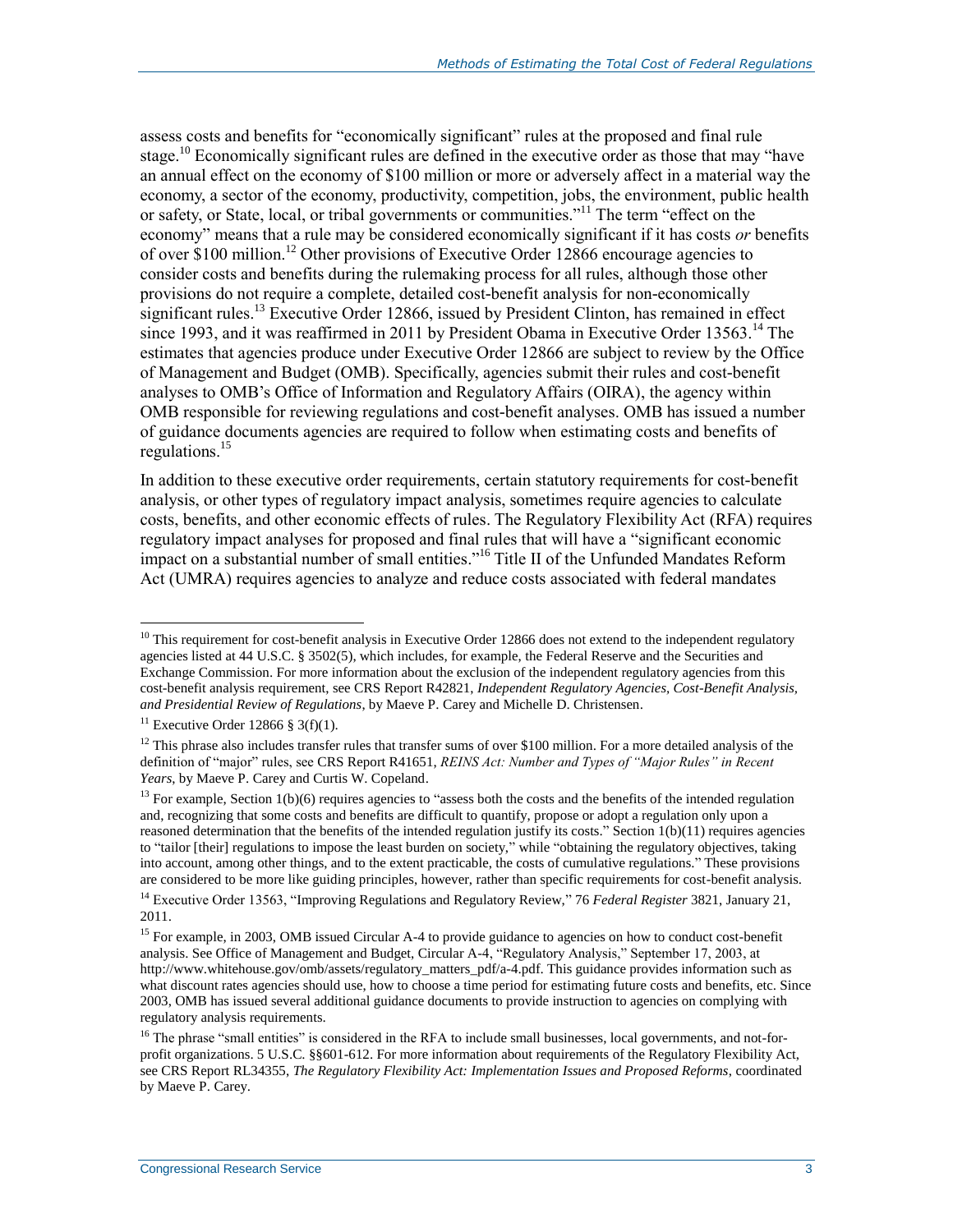upon state, local, and tribal governments and the private sector.<sup>17</sup> However, in practice, the RFA and UMRA apply to a fairly small number of rules. Finally, agencies may be required under their own authorizing statutes to calculate and/or consider the costs and benefits of their rules.

The bottom-up approach for estimating costs and benefits aggregates the estimates produced under these requirements, producing a total, government-wide figure for the costs and benefits of regulation.

### **Why Use the Bottom-Up Approach?**

The bottom-up approach to estimating the costs and benefits of federal regulation has several potential benefits. First, this approach sums up actual estimates of costs and benefits that agencies have calculated for individual regulations, and, as described above, most of these estimates have undergone review from OMB.

Second, under the requirements discussed above, agencies estimate both costs and benefits, which allows the bottom-up approach to compare total estimated costs to total estimated benefits. Such information can be valuable for evaluation of cost-effectiveness of regulation generally (i.e., what the benefits received are for the costs invested) and it allows for calculation and evaluation of a ratio of costs to benefits.

Third, the components of the bottom-up approach to measuring costs and benefits could be validated by conducting analysis *ex post*, or after the fact, of what the costs and benefits of specific regulations actually turned out to be.<sup>18</sup> This could be done, for example, as part of agencies' retrospective review process, in which agencies reanalyze existing rules and may consider making amendments to those rules in light of the *ex post* analysis. Agencies do not always conduct retrospective review of their regulations, however, and a retrospective review does not necessarily include a reevaluation of the initial cost-benefit analysis to test its accuracy.<sup>19</sup> But some such studies have been conducted in recent years by scholars and observers of the regulatory process. 20

Despite these and other potential advantages of using a bottom-up approach to aggregating costs and benefits, certain issues—and potential caveats—should be taken into consideration. To help illustrate some of these issues, this report first introduces a case study: the most well-known and widely cited bottom-up study of the total costs and benefits of regulation. The report then uses the case study to analyze and discuss some of the problems with a bottom-up study.

 $\overline{a}$ <sup>17</sup> 2 U.S.C. §§1532-1538. For more information about UMRA, see CRS Report R40957, *Unfunded Mandates Reform Act: History, Impact, and Issues*, by Robert Jay Dilger and Richard S. Beth.

<sup>&</sup>lt;sup>18</sup> *Ex ante* estimates are those conducted by agencies prior to a regulation being issued or taking effect, and they reflect the agency's prediction of what the effects of the regulation will be. *Ex post* estimates are done retrospectively—that is, after the regulation has been issued and taken effect—and they are used to evaluate the accuracy of the initial estimate and/or the effectiveness of the regulation.

 $19$  Government-wide retrospective reviews have been required since the Carter Administration, and most recently have been required by the Obama Administration in Executive Order 13563.

<sup>&</sup>lt;sup>20</sup> See the section below entitled ["Questions Over Accuracy of Individual Cost and Benefit Estimates"](#page-15-0) for an overview of this literature.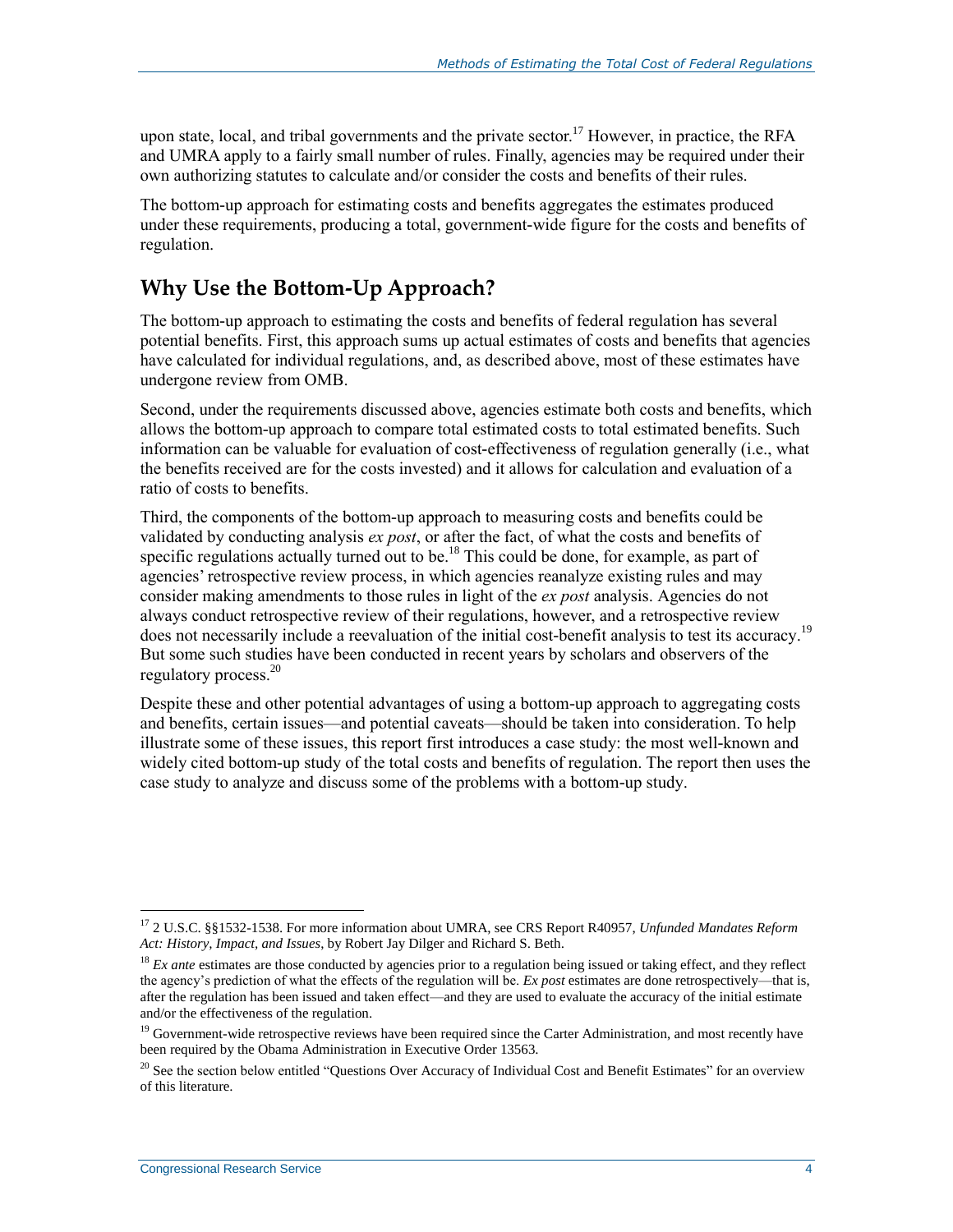### **Case Study: The Annual OMB Report on the Total Costs and Benefits of Federal Rules**

The most well-known bottom-up study is the report to Congress on the benefits and costs of federal rules, which OMB compiles annually.<sup>21</sup>

### **Background on the OMB Report to Congress**

Since the 1990s, OMB has estimated the total costs and benefits of federal regulations pursuant to various federal requirements. The initial requirement was in Section 645 of the Treasury, Postal Service and General Government Appropriations Act,  $1997, ^{22}$  which required the Director of OMB to submit a report by September 30, 1997, that provided—among other things—"estimates of the total annual costs and benefits of federal regulatory programs, including quantitative and nonquantitative measures of regulatory costs and benefits." Similar requirements were contained in other appropriations bills in subsequent years; as of 2015, the current requirement for OMB to report on the total annual costs and benefits of federal regulations is under the Regulatory Rightto-Know Act, which was enacted in 2000 as part of the Treasury and General Government Appropriations Act for  $FY2001<sup>23</sup>$  That provision required OMB to submit to Congress each year, along with the President's budget,

An accounting statement and associated report containing-

(1) an estimate of the total annual costs and benefits (including quantifiable and nonquantifiable effects) of Federal rules and paperwork, to the extent feasible- (A) in the aggregate; (B) by agency and agency program; and (C) by major rule;

(2) an analysis of impacts of Federal regulation on State, local, and tribal government, small business, wages, and economic growth; and

(3) recommendations for reform.

OMB has submitted a report to Congress each year with a total of the costs and benefits produced by federal agencies pursuant to the requirements discussed above.

### **Summary of 2014 OMB Report on Costs and Benefits**

The 2014 report to Congress on the costs and benefits of federal regulations was published in June 15, 2015.<sup>24</sup> The principal findings of the 2014 report were as follows:<sup>25</sup>

• The estimated annual benefits of major federal regulations reviewed by OMB from October 1, 2003, to September 30, 2013, for which agencies estimated and monetized both benefits and costs, are in the aggregate between \$281.0 billion

 $^{21}$  These reports are available on OMB's website. See http://www.whitehouse.gov/omb/ inforeg\_regpol\_reports\_congress/.

<sup>22</sup> P.L. 104-208.

<sup>&</sup>lt;sup>23</sup> P.L. 106-554, §1(a)(3) [title VI, §624], 114 Stat. 2763.

<sup>&</sup>lt;sup>24</sup> The Draft 2015 report was released in October 2015, but had not yet been finalized as of the time of writing of this report.

<sup>25</sup> Office of Management and Budget, *2014 Report to Congress on the Benefits and Costs of Federal Regulations and Unfunded Mandates on State, Local, and Tribal Entities*, available at https://www.whitehouse.gov/sites/default/files/ omb/inforeg/2014\_cb/2014-cost-benefit-report.pdf.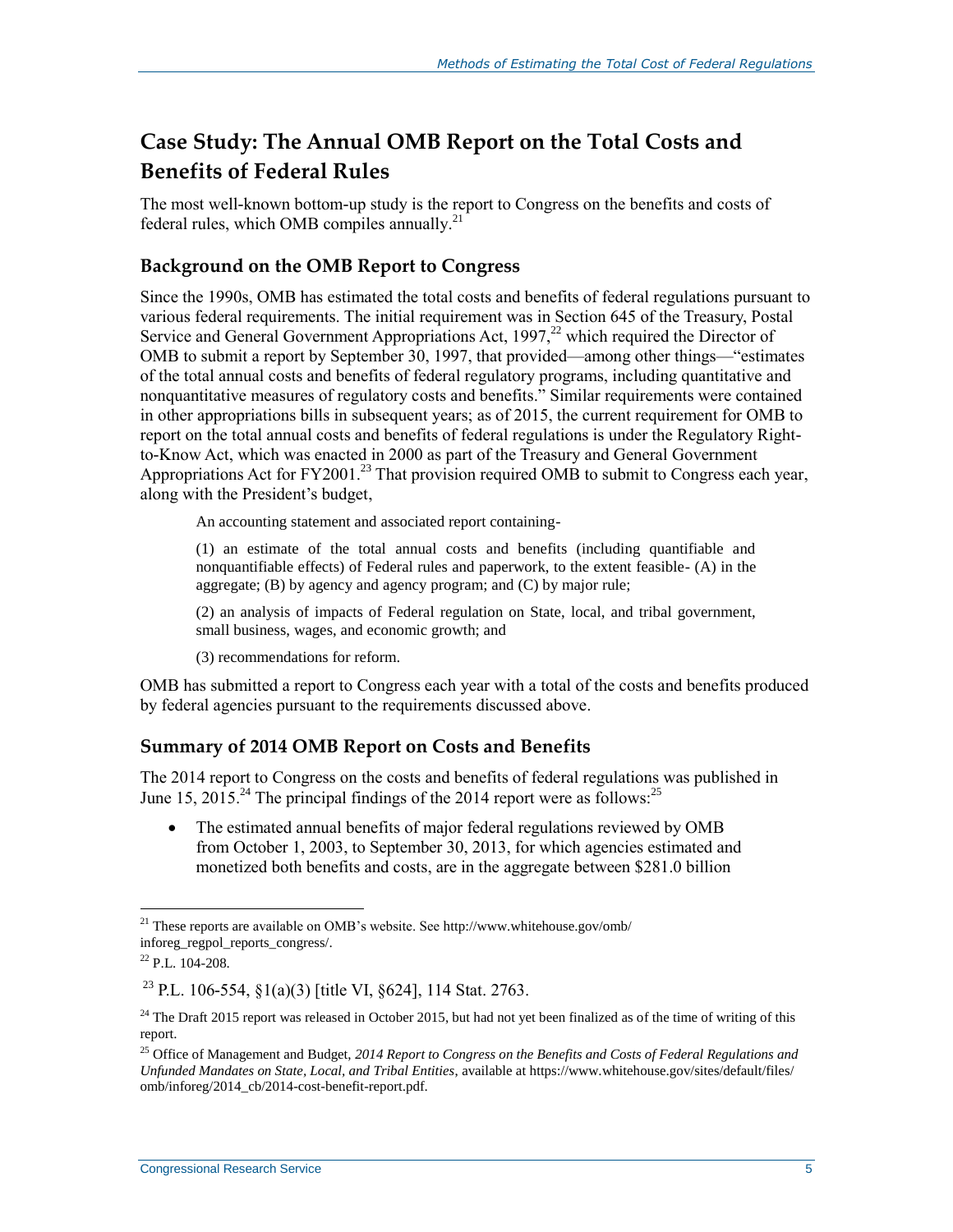and \$1,119.0 billion, while the estimated annual costs are in the aggregate between \$73.6 billion and \$109.3 billion.<sup>26</sup> These ranges reflect uncertainty in the benefits and costs of each rule at the time that it was evaluated (prior to promulgation).

The OMB reports demonstrate that agencies do not provide quantified and/or monetized information for every rule. For example, below is information on how frequently agencies provided quantified and/or monetized estimates of costs and benefits:

• During FY2013, executive agencies promulgated 54 major rules, of which 30 were "transfer" rules.<sup>27</sup> Transfer rules usually implement federal budgetary programs as required or authorized by Congress, such as rules associated with the Medicare Program and the Federal Pell Grant Program, and are categorized differently by OMB because they cause income transfers from federally collected tax dollars to program beneficiaries—meaning they "may not impose significant regulatory costs on the private sector."<sup>28</sup> In all but one of the 30 transfer rules listed in the report, the issuing agencies quantified and monetized the transfer amounts.

#### **Quantification vs. Monetization**

Quantification of costs and benefits involves identifying quantitative effects of regulations, such as identifying a number of persons or businesses likely to be affected by a rule. Monetization involves turning effects of rules specifically into dollar amounts so that they may be aggregated and compared.

In some cases, a rule's effects may be easy to quantify but difficult to monetize.

- In 7 of the remaining 24 major rules issued in FY2013, the agencies quantified and monetized both benefits and costs. Those seven rules were estimated to result in a total of \$33.2 billion to \$87.4 billion in annual benefits, and \$2.6 billion to \$3.2 billion in annual costs.<sup>29</sup>
- In two of the major rules, the agency was able to quantify and monetize only benefits. For these two rules, the agencies estimated annual benefits of \$500 million to  $$655$  million.<sup>30</sup>
- In 11 major rules, the agencies quantified and monetized only costs, and in one case only partially. For these 11 rules, the agencies estimated total annual costs of about  $$1.6$  billion to  $$2.3$  billion.<sup>31</sup>
- In four major rules, the agencies did not quantify or monetize costs or benefits.

 $26$  The numbers cited here in this CRS report are inflation-adjusted to 2014 dollars. OMB reported the totals in both 2001 and 2010 dollars.

 $27$  As explained by OMB in the report, "budgetary transfer rules are rules that primarily cause income transfers usually from taxpayers to program beneficiaries" (p.8). Examples listed in the 2014 report included various education loan programs administered by the Department of Education, major capital investment projects administered by the Department of Transportation, and rules implementing the Supplemental Nutritional Assistance Program administered by the Department of Agriculture (see pp. 29-31 for a complete list of the major transfer rules).

<sup>28</sup> 2014 OMB Report, p. 8.

 $^{29}$  The numbers cited here were inflation-adjusted by CRS to 2014 dollars. OMB reported the numbers in 2001 and 2010 dollars (see p. 24).

 $30$  It appears, though it is not entirely clear, that these numbers are reported in 2001 dollars (see p. 2). Adjusted for inflation to 2014 dollars, the estimated range of benefits for these two rules would be \$648.8 million to \$850.0 million.

<sup>&</sup>lt;sup>31</sup> It appears, though it is not entirely clear, that these numbers are reported in 2001 dollars (see p. 2). Adjusted for inflation to 2014 dollars, the estimated range of costs for these 11 rules would be \$2.1 billion to \$3.1 billion.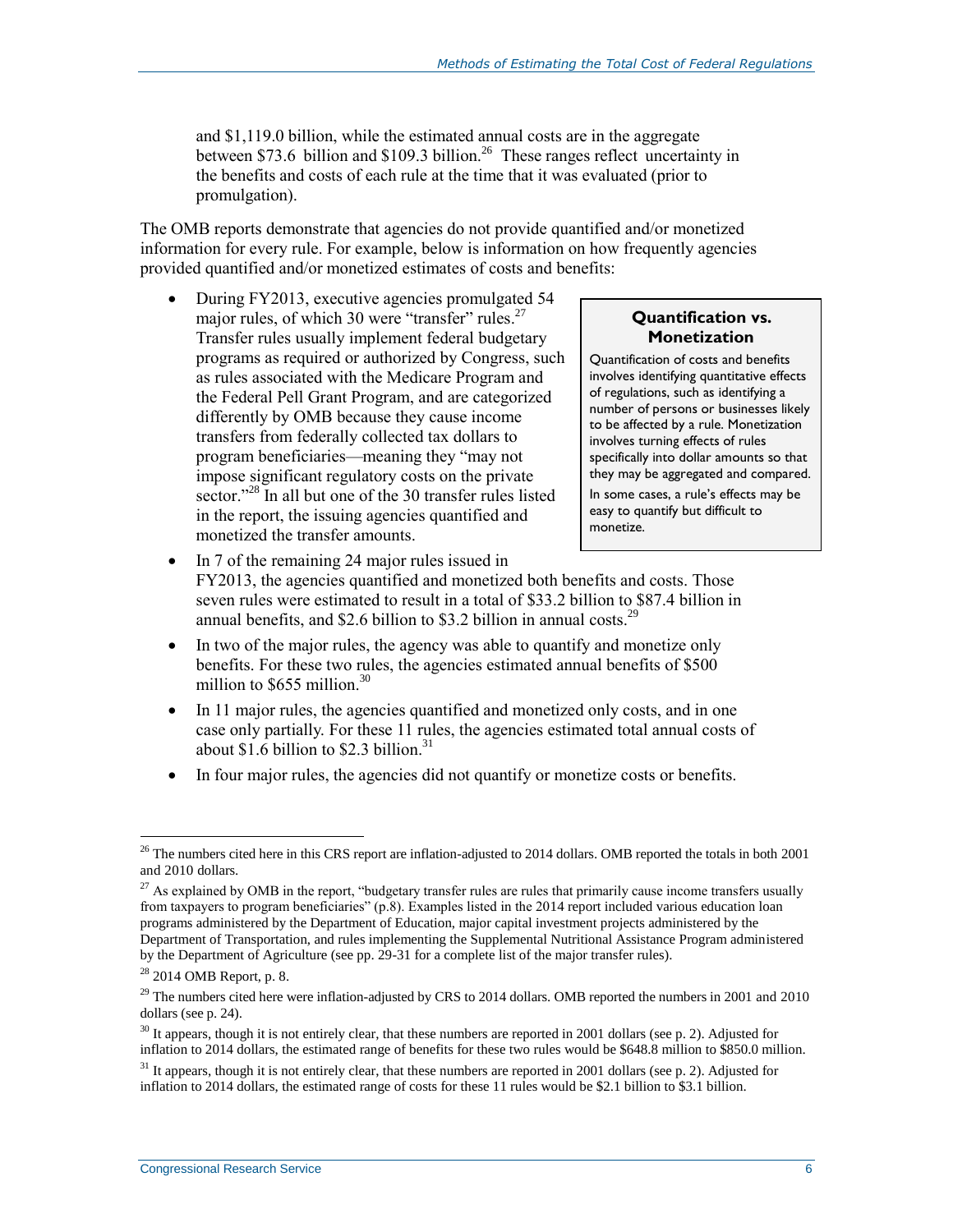### **Analysis of Bottom-Up Approach to Aggregating Costs and Benefits**

A bottom-up approach, such as that taken by OMB, is likely to result in an underestimate of the total cost of federal regulations. Agencies are not required to conduct a cost-benefit analysis for every rule, and the bottom-up approach can only include costs and benefits that have actually been estimated. Furthermore, estimates of costs and benefits that agencies produce are primarily intended to inform decisionmakers about an individual rule, but aggregating the information causes the context and understanding of potential uncertainties in each individual estimate to be lost. Finally, a decision must be made about how many years' worth of rules to include in the aggregated estimate of costs and benefits, but this is likely to leave out costs and benefits of rules that were issued prior to the period included.

### **Costs Not Estimated for Every Rule**

One of the main challenges to calculating accurately the total costs and benefits of federal regulations is that agencies are not required to estimate costs and benefits for all regulations. Without an estimated cost or benefit for every rule, it is impossible to arrive at a total dollar amount for all rules—the aggregated costs and benefits will only include those rules for which a monetized estimate exists.

### *Independent Regulatory Agencies Are Often Not Required to Estimate Costs and Benefits*

First, not all agencies are subject to cost-benefit analysis requirements. The cost-benefit analysis requirement does not apply to independent regulatory agencies, a class of agencies that were created by Congress to have various characteristics of independence from the President. 32

Although some of the independent regulatory agencies have agency-specific instructions in statute to consider certain effects of their regulations, others are not specifically required to conduct cost-benefit analysis or monetize costs and benefits.<sup>33</sup> According to OMB's 2014 report on costs and benefits, the independent regulatory agencies issued 18 major rules in FY2013. Of those 18 rules, the agencies appear to have provided some information on either costs or benefits in 12 rules. $34$ 

 $\overline{a}$  $32$  These agencies are listed at 44 U.S.C. 3502(5). When he issued Executive Order 12866, President Clinton chose not to include those agencies in the order's requirements for OMB review and cost-benefit analysis. President Reagan had made the same decision—to exclude the independent regulatory agencies—when he issued the predecessor order in 1981. See Executive Order 12291, "Federal Regulation," 46 *Federal Register* 13193, February 19, 1981. For more discussion of this decision, see CRS Report R42821, *Independent Regulatory Agencies, Cost-Benefit Analysis, and Presidential Review of Regulations*, by Maeve P. Carey and Michelle D. Christensen. For a discussion of characteristics of agency independence more generally, see CRS Report R43391, *Independence of Federal Financial Regulators*, by Henry B. Hogue, Marc Labonte, and Baird Webel, and CRS Report R43562, *Administrative Law Primer: Statutory Definitions of "Agency" and Characteristics of Agency Independence*, by Jared P. Cole and Daniel T. Shedd.

<sup>&</sup>lt;sup>33</sup> For a more detailed discussion about what agency-specific requirements may apply to these agencies, see CRS Report R42821, *Independent Regulatory Agencies, Cost-Benefit Analysis, and Presidential Review of Regulations*, by Maeve P. Carey and Michelle D. Christensen, and Curtis W. Copeland, *Economic Analysis and Independent Regulatory Agencies*, report prepared for the consideration of the Administrative Conference of the United States, April 30, 2013, https://www.acus.gov/sites/default/files/documents/Copeland%20Final%20BCA%20Report%204-30-13.pdf.

<sup>&</sup>lt;sup>34</sup> Office of Management and Budget, 2014 Report to Congress on the Benefits and Costs of Federal Regulations and Unfunded Mandates on State, Local, and Tribal Entities, available at https://www.whitehouse.gov/sites/default/files/ (continued...)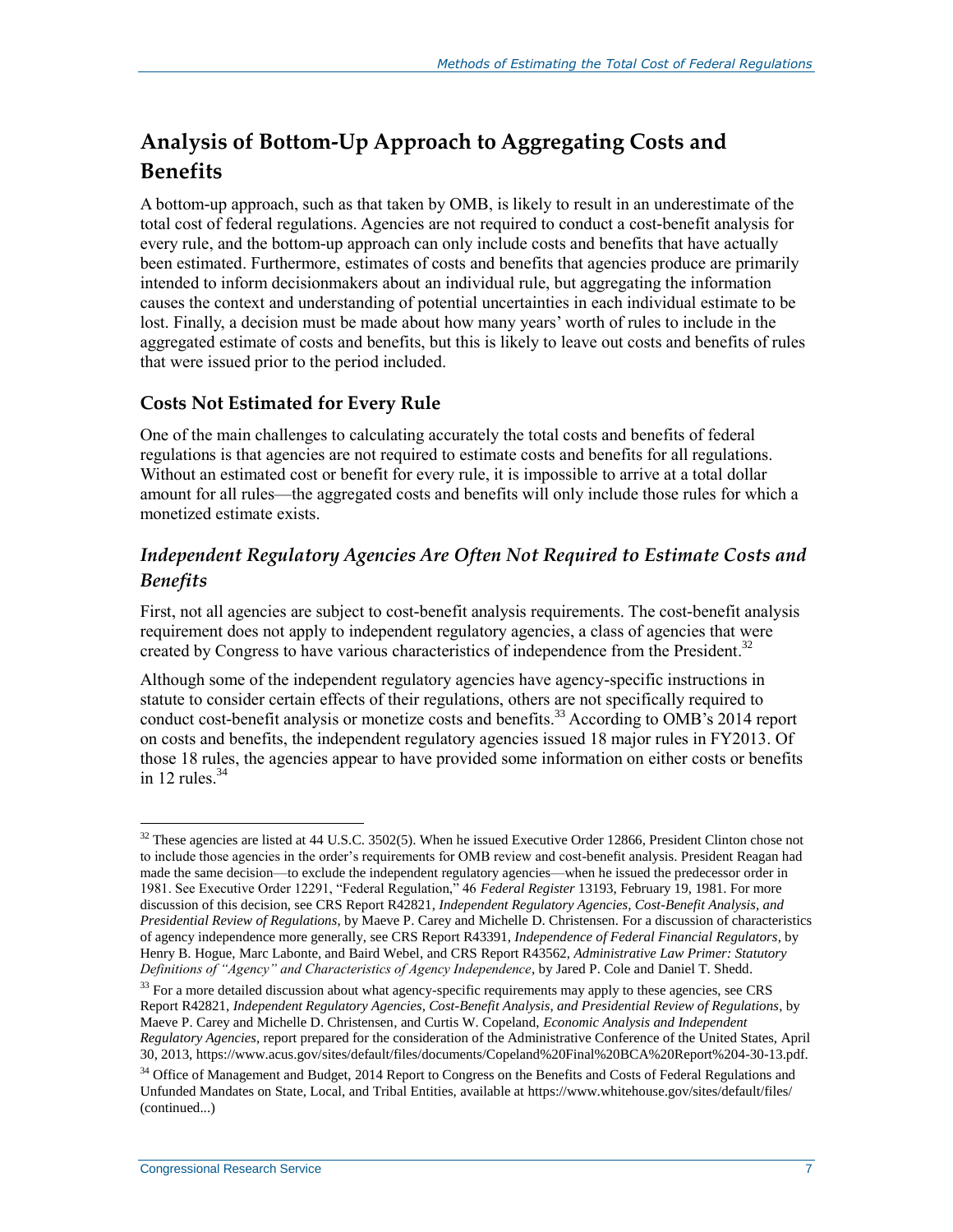Because most cost-benefit analysis requirements do not extend to the independent regulatory agencies, the bottom-up approach to estimating the costs and benefits of regulation does not include costs and benefits of regulations issued by those agencies. This includes, for example, many of the financial regulations issued pursuant to the Dodd-Frank Wall Street Reform and Consumer Protection Act of 2010, which are primarily issued by the financial regulators—most of which are excluded from the cost-benefit requirement of Executive Order 12866.<sup>35</sup> The exclusion of certain types of agencies from cost-benefit analysis requirements is a weakness in the annual OMB reports and presents a challenge to bottom-up approaches of estimating costs and benefits. The OMB reports generally identify the number of rules issued by independent regulatory agencies that provide some information on some costs and/or benefits, but they do not typically have information about the magnitude of those costs or benefits.

### *Costs and Benefit Estimates Only Required for Economically Significant Rules*

Second, the agencies that are subject to cost-benefit analysis requirements are not required to conduct a cost-benefit analysis for every rule—only those rules that are deemed economically significant, as defined by Executive Order 12866. Specifically, the order defines economically significant rules as those that have an annual effect on the economy of at least \$100 million.<sup>36</sup> Rules that are significant, but not economically significant, are subject to requirements for OIRA review and may have a less formal assessment of costs and benefits, but agencies are not generally required to conduct a complete cost-benefit assessment for those rules.<sup>37</sup> As such, the rules included in the OMB reports' total estimates of costs and benefits are only economically significant rules. $38$ 

### *Monetizing Costs Can Be Challenging*

Third, quantifying and monetizing certain costs and benefits can be very difficult, and agencies do not often monetize all of the expected effects of their regulations. The bottom-up approach, however, is limited to totaling only those costs and benefits that are actually monetized. Under current rulemaking requirements, agencies are encouraged, but not necessarily required, to

<sup>(...</sup>continued)

omb/inforeg/2014\_cb/2014-cost-benefit-report.pdf. In the table, the report indicates that seven rules have monetized costs and benefits, but it appears that the table may have added the numbers incorrectly.

<sup>35</sup> P.L. 111-203.

 $36$  Economically significant rules are those that may "have an annual effect on the economy of \$100 million or more or adversely affect in a material way the economy, a sector of the economy, productivity, competition, jobs, the environment, public health or safety, or State, local, or tribal governments or communities" (Executive Order 12866  $§3(f)(1)).$ 

<sup>&</sup>lt;sup>37</sup> Rules that are "significant" but not "economically significant" are required to undergo OMB review under Executive Order 12866. OMB's website, www.Reginfo.gov, provides data on the number of "significant" rules that OMB reviews each year (but not on the number of those rules that agencies issue each year). The data on OMB reviews show that the number of such rules reviewed each year is approximately in the range of 100-250; this is likely very similar to the number of such final rules issued each year.

<sup>&</sup>lt;sup>38</sup> These rules are referred to in the OMB reports as "major" rules. Although the definitions of "major" rules and "economically significant" rules contain slight differences, the two terms are often used interchangeably.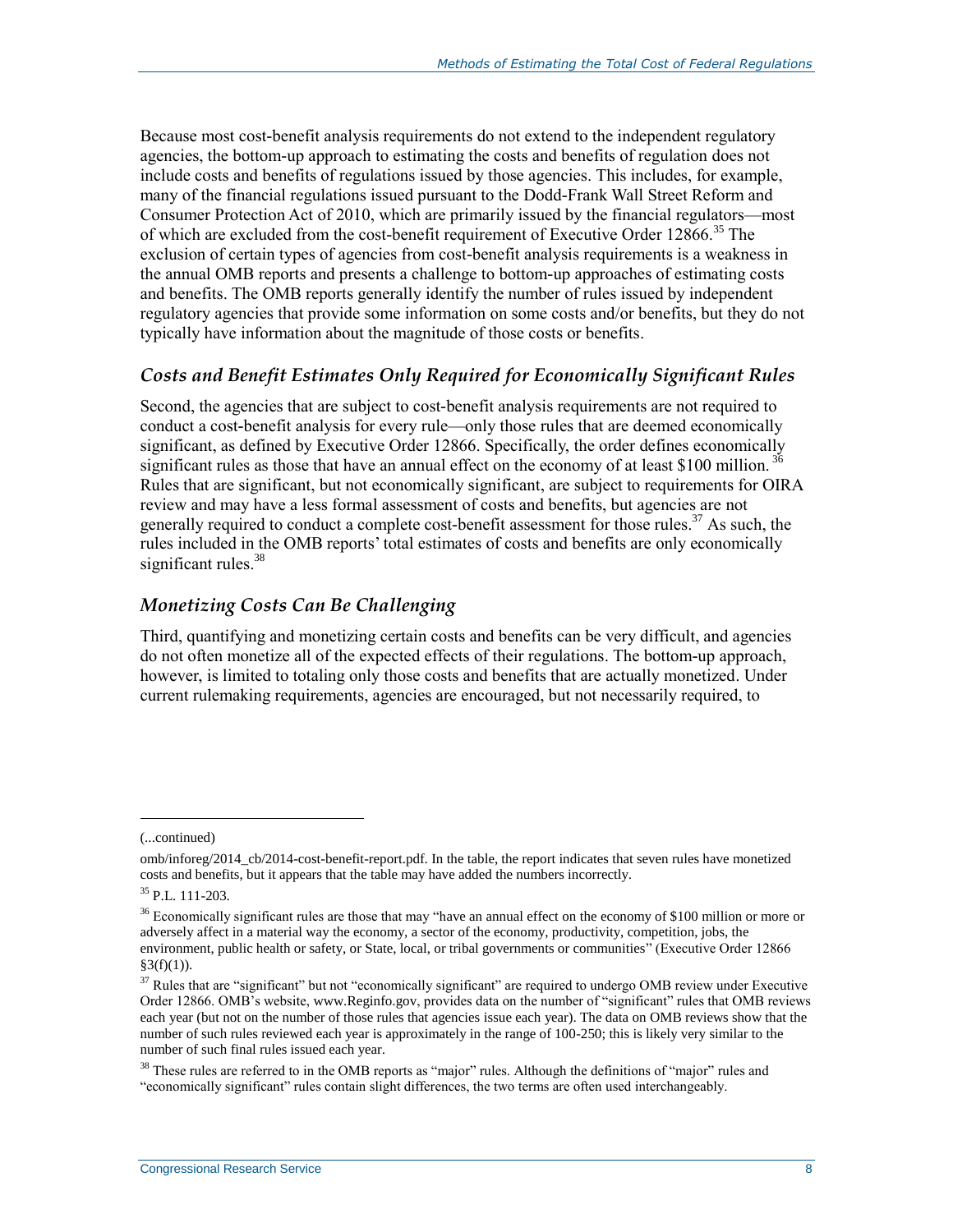monetize costs and benefits.<sup>39</sup> For example, Executive Order 12866 states that agencies should provide a quantification of costs and benefits "to the extent feasible."<sup>40</sup>

Monetizing the effects of regulations involves converting expected effects, such as costs to consumers or changes to a population's health or behavior, into dollar terms. Monetizing the effects of regulations involves turning costs and benefits into a common unit—dollars—so that they can be compared against one another. This can allow for an evaluation of the costeffectiveness of a rule, such as a calculation of the cost of each life expected to be saved by a rule, or the cost-benefit ratio of a rule.

Although some of the effects of a rule can be measured fairly easily in dollar terms, such as certain types of equipment or technologies for which a market value can be easily identified, other effects are more difficult to monetize. In cases in which dollar amounts are not readily available, agencies often rely on economic techniques that attempt to simulate market exchanges. One method agencies use to monetize certain concepts is based on a formula that includes monetized values known as "willingness-to-pay" or "willingness-to-accept" to measure the value that individuals place on the change resulting from a particular regulation. <sup>41</sup> This allows an agency to assign a dollar value to a regulatory outcome that may not otherwise have an easily identifiable value, and then the estimate can be compared against the costs of obtaining that benefit. For example, agencies sometimes use the "value of a statistical life" or "VSL" to assign a monetized amount to the benefits per life saved from certain types of regulations.<sup>42</sup> The agency can then compare this monetized estimate of benefits against the costs of the rule to see whether the rule's costs were justified by its benefits.

The executive orders and OMB guidance documents recognize that quantification and monetization can be difficult in some cases and allow agencies some flexibility in determining when effects can be quantified and monetized:

<sup>&</sup>lt;sup>39</sup> Under Executive Order 12866, the term "significant" rule encompasses a much broader number of rules than those considered "economically significant." For "significant" rules, agencies are asked to conduct an initial assessment of costs and benefits, but not a complete cost-benefit analysis.

<sup>&</sup>lt;sup>40</sup> Executive Order 12866  $\S6(a)(3)(C)$ .

 $41$  In recent decades, as the use of cost-benefit analysis has increased, a debate has emerged about the appropriateness of monetizing certain costs and benefits in regulation. While economists generally favor the notion of assigning a monetized value to certain things like risks to life and health, others have opposed the monetization of certain effects of regulation. See, for example, W. Kip Viscusi, "Monetizing the Benefits of Risk and Environmental Regulation," *Fordham Urban Law Journal*, vol. 33, no. 4 (2005); W. Kip Viscusi, "What's to Know? Puzzles in the Literature on the Value of a Statistical Life," *Journal of Economic Surveys*, vol. 26, no. 5 (2011); and Robert W. Hahn, *In Defense of the Economic Analysis of Regulation*, (AEI Press, 2005). Others argue against this type of valuation; see Frank Ackerman and Lisa Heinzerling, *Priceless: On Knowing the Price of Everything and the Value of Nothing* (New York: The New Press, 2004).

 $42$  The VSL is calculated based upon a willingness-to-pay model. For example, if 100,000 people are willing to pay \$60 to eliminate a 1 in 100,000 risk of a certain event, such as dying from a particular type of disease, then an agency will multiply the \$60 payment times the number of individuals in the population (100,000), yielding a total of \$6 million. If a rule is expected to save 100 lives, then the total benefits that can be expected to come from the rule would include \$600 million in lives saved (100 lives times \$6 million). According to a 2011 OMB guidance document, current agency practice uses a VSL ranging from "roughly \$5 million to \$9 million per statistical life." Office of Management and Budget, "Regulatory Impact Analysis: A Primer," August 15, 2011, p. 10. See also CRS Report R41140, *How Agencies Monetize "Statistical Lives" Expected to Be Saved By Regulations*, by Curtis W. Copeland. The author of that report is no longer at CRS; questions about its content may be directed to the author of this report.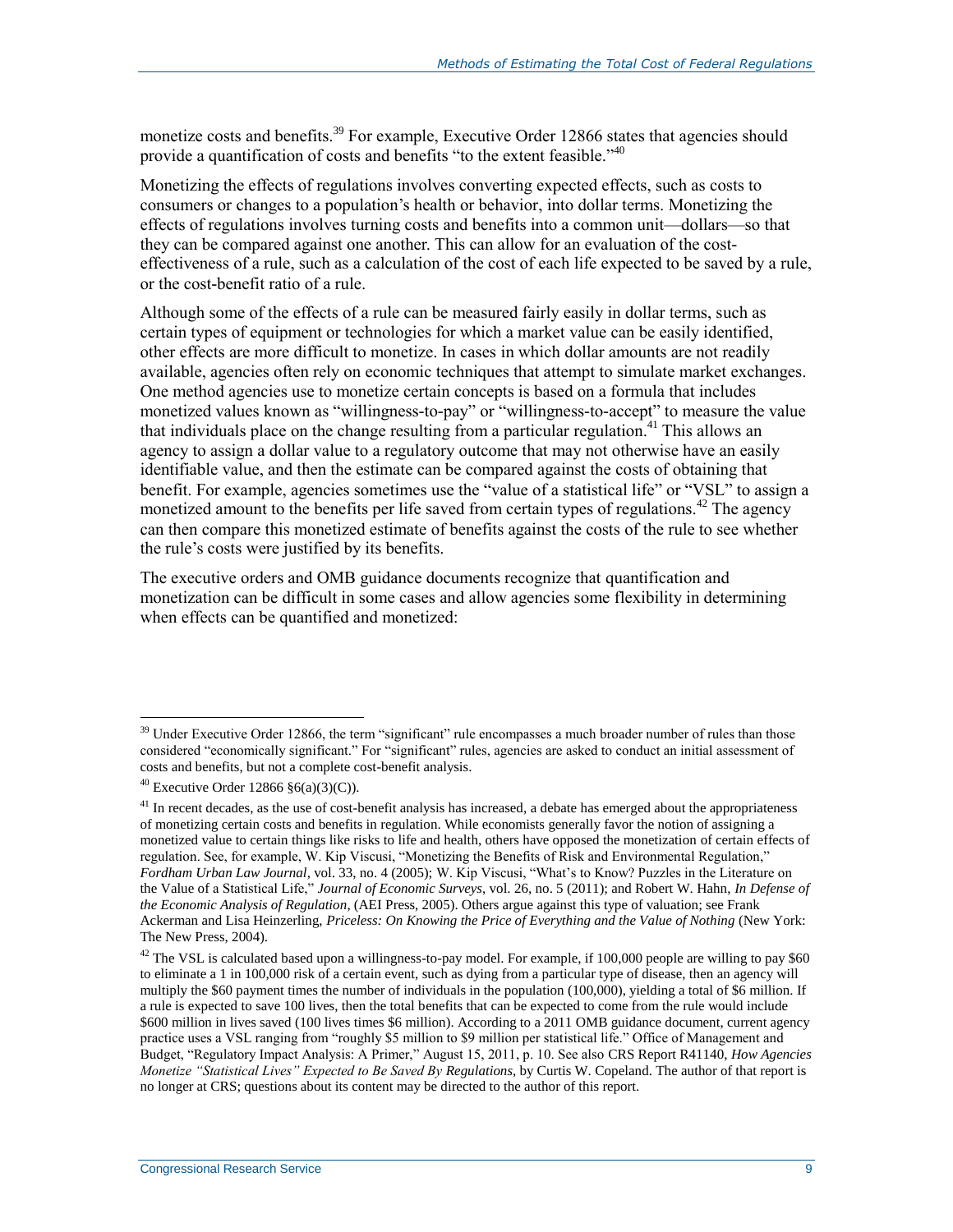- Executive Order 12866 instructs agencies to provide information on the quantified costs of the anticipated costs and benefits of regulations "to the extent feasible."<sup>43</sup>
- OMB Circular A-4, which OMB issued in 2003 to provide guidance to agencies on how to conduct cost-benefit analysis, states that agencies "should develop quantitative estimates and convert them to dollar amounts if possible. In many cases, quantified estimates are readily convertible, with a little effort, into dollar equivalents."<sup>44</sup>
- Executive Order 13563, which President Obama issued in January 2011, stated that "Where appropriate and permitted by law, each agency may consider (and discuss qualitatively) values that are difficult or impossible to quantify, including equity, human dignity, fairness, and distributive impacts."<sup>45</sup>
- OMB's 2011 guidance document, "Regulatory Impact Analysis: A Primer," instructs agencies to quantify the costs and benefits in terms of units—for example, the number of premature deaths avoided each year or the number of prevented nonfatal illnesses—as well as monetizing the costs and benefits associated with each of these effects, to the extent possible.<sup>46</sup>

#### As OMB explained in its 2014 report,

When agencies have not quantified or monetized the primary benefits or costs of regulations, it is generally because of conceptual and empirical challenges, including an absence of relevant information. Many rules have benefits or costs that cannot be quantified or monetized with existing information, and the aggregate estimates presented here do not capture those non-monetized benefits and costs. In some cases, quantification of various effects is highly speculative. For example, it may not be possible to quantify the benefits of certain disclosure requirements, even if those benefits are likely to be large, simply because the impact of some of these requirements cannot be specified in advance. $4^{4}$ 

Practitioners or observers of the rulemaking process do not necessarily agree on what effects are appropriate to monetize. For example, the Obama Administration has placed greater emphasis than earlier Administrations on the value of qualitative benefits such as equity and dignity.<sup>48</sup> Debates in the literature have raised questions over when it may be appropriate to quantify or monetize certain qualitative effects of rules. For example, questions have been raised as to

 $43$  Executive Order 12866  $\S6(a)(3)(C)$ .

<sup>44</sup> Office of Management and Budget, Circular A-4, "Regulatory Analysis," September 17, 2003. The circular is available at http://www.whitehouse.gov/omb/assets/regulatory\_matters\_pdf/a-4.pdf.

<sup>45</sup> Executive Order 13563, "Improving Regulations and Regulatory Review," 76 *Federal Register* 3821, January 21, 2011.

<sup>46</sup> See Office of Management and Budget, "Regulatory Impact Analysis: A Primer," August 15, 2011, at http://www.whitehouse.gov/sites/default/files/omb/inforeg/regpol/circular-a-4\_regulatory-impact-analysis-aprimer.pdf.

 $47$  2014 OMB Report, pp. 1-3.

<sup>&</sup>lt;sup>48</sup> For a discussion of this and other differences between the Obama, George W. Bush, and Clinton Administrations' priorities for cost-benefit analysis and OIRA review, see Art Fraas and Richard Morgenstern, "Identifying the Analytical Implications of Alternative Regulatory Philosophies," *Journal of Benefit Cost Analysis*, vol. 5, no. 1 (2014), pp. 137-171.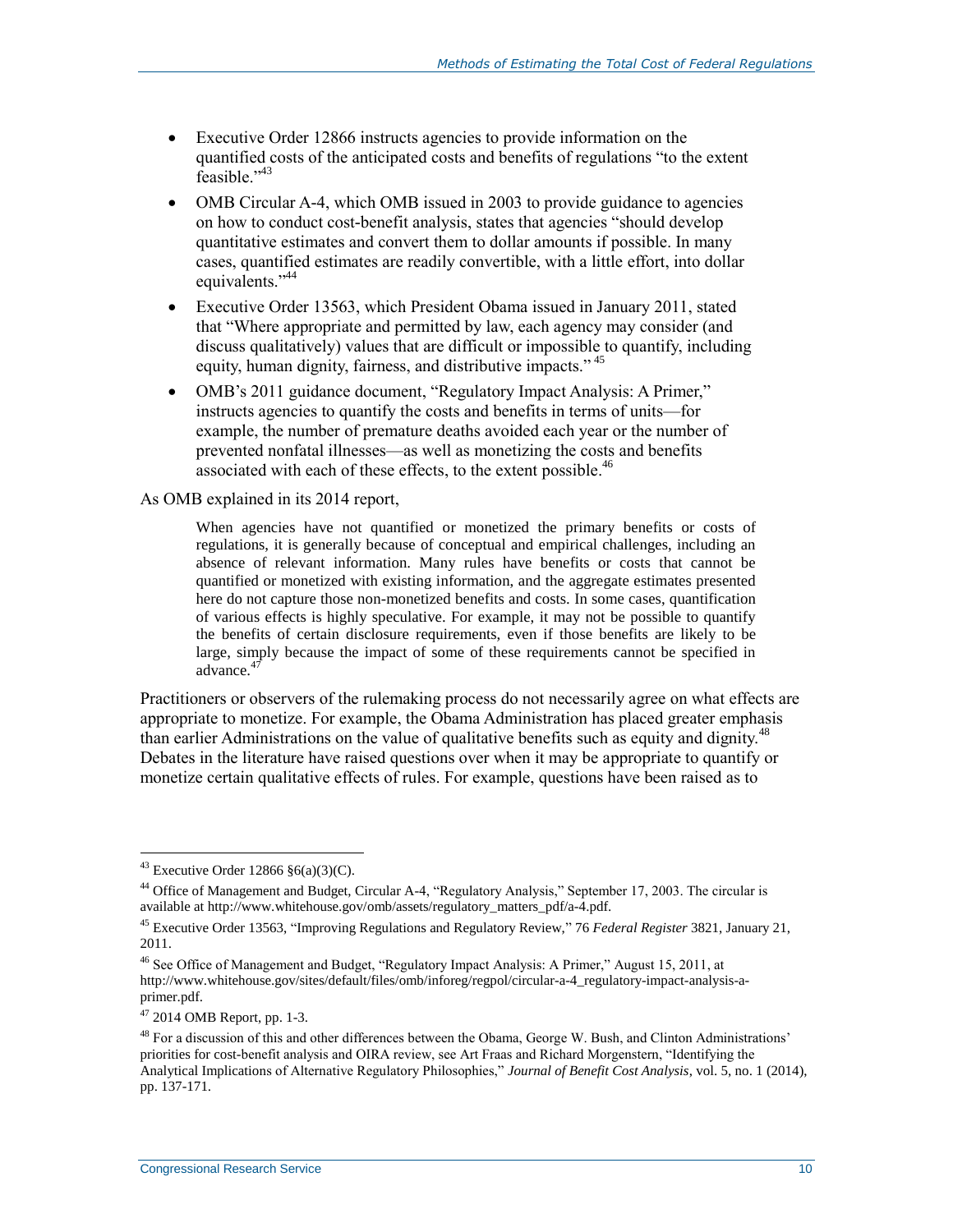whether dignity and other psychological effects of rules, such as fear and anxiety, should be monetized in regulatory impact analyses.<sup>49</sup>

In sum, to achieve an accurate assessment of the total costs and benefits of regulations in dollar terms using a bottom-up method, one would have to monetize all possible effects of regulation, and such an undertaking is not consistent with current rulemaking requirements or practice. OMB did state in its 2014 report, however, that OMB believes "the benefits and costs of major rules, which have the largest economic effects, account for the majority of the total benefits and costs of all rules subject to OMB review."<sup>50</sup>

Given that agencies do not estimate cost and benefits for every rule issued in every year, estimates that use the bottom-up approach are likely under-reporting costs and benefits. On the other hand, as discussed more below, some of the literature evaluating the quality and accuracy of cost-benefit analyses has suggested that costs and benefits for rules evaluated are overestimated by agencies.

### **Potential Uncertainties in Individual Cost-Benefit Analyses**

Cost-benefit estimates are produced by agencies to assist with decisionmaking in individual rules, and the estimates often contain some uncertainty from not knowing precisely the potential effects of rules. For example, consider a rule in which an agency conducts a risk assessment, such as an airline safety rule intended to lower the risk of a terrorist attack on the United States. The estimate of costs and benefits for this rule would contain a great deal of underlying uncertainty, because precisely estimating the projected decrease in the risk of a terrorist attack and the precise cost of the rule is likely impossible. On the other hand, a rule that would result in changes that can be more easily predicted and measured, such as a rule requiring the purchase of new safety equipment for a vehicle fleet, is likely to contain less uncertainty.

To attempt to reduce uncertainty and produce high-quality, robust estimates, current requirements and guidance documents encourage agencies to base their estimates on the best reasonable obtainable scientific, technical, and economic information. With regard to uncertainties, agencies are instructed to analyze and present them as part of the overall regulatory analysis.<sup>51</sup> This generally results in the agencies producing a range of estimates of costs and benefits and using certain types of analytical techniques (e.g., sensitivity analysis) to identify how benefits and costs of a rule would change due to changes in key variables.

As stated in a 1996 article outlining the challenges of uncertainty in cost-benefit analysis (also referred to as benefit-cost analysis),

Benefit-cost analysis can help decision-makers better understand the implications of decisions by identifying and, where appropriate, quantifying the favorable and unfavorable consequences of a proposed policy change, even when information on benefits and costs, is highly uncertain. In some cases, however, benefit-cost analysis

<sup>49</sup> See Rachel Bayefsky, "Dignity as a Value in Agency Cost-Benefit Analysis," *Yale Law Journal*, vol. 123, no. 6 (April 2014), pp. 1732-1782, at http://www.yalelawjournal.org/pdf/1732.Bayefsky.1782\_u52fptmb.pdf; and Matthew D. Adler, "Fear Assessment: Cost-Benefit Analysis and the Pricing of Fear and Anxiety," *Chicago-Kent Law Review*, vol. 79, no. 3 (January 2004), pp. 977-1053, at http://scholarship.kentlaw.iit.edu/cgi/viewcontent.cgi?article=3459& context=cklawreview.

<sup>50</sup> 2014 OMB report, p. 23.

<sup>51</sup> See, for example, Office of Management and Budget, "Regulatory Impact Analysis: A Primer," August 15, 2011, p. 14.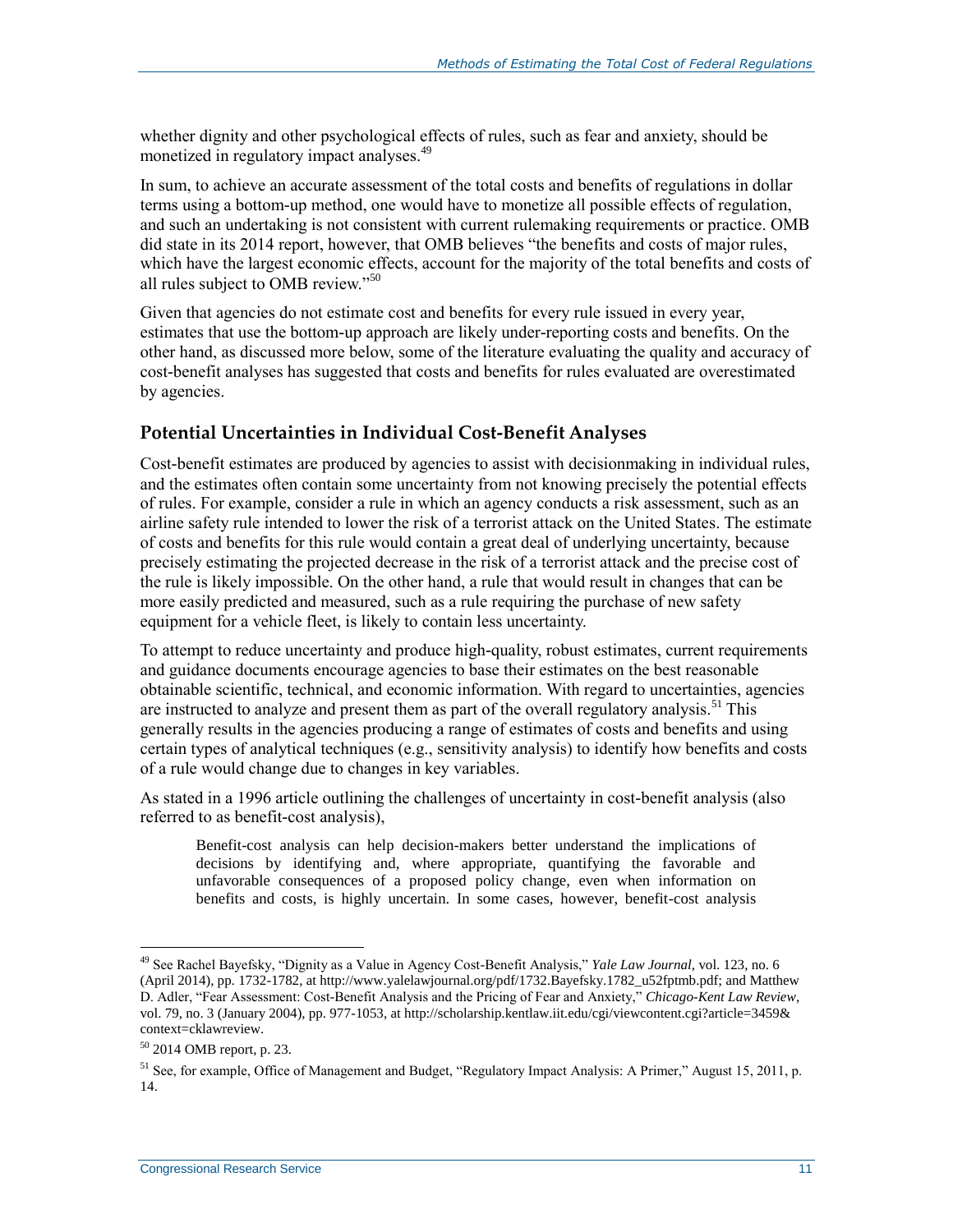cannot be used to conclude that the economic benefits of a decision will exceed or fall short of its costs, because there is simply too much uncertainty.<sup>52</sup>

In adding the results of all the individual studies together, however, the context and uncertainties of each individual study may be lost. As OMB stated in its first report on costs and benefits,

Studies that have attempted to total up the total costs and benefits of Federal regulations have basically added together a diverse set of individual studies. Unfortunately, these individual studies vary in quality, methodology, and type of regulatory costs included. Thus we have an apples and oranges problem, or, more aptly, an apples, oranges, kiwis, grapefruit, etc., problem.<sup>53</sup>

Adding together existing estimates of costs and benefits treats the individual estimates as though they are precise estimates, but they may be imprecise estimates. "CBA can sometimes produce an illusion of certainty," as one former OIRA Administrator stated. This illusion of certainty can be misleading in individual cost and benefits estimates, and it becomes even more so when such estimates are aggregated.<sup>54</sup> In any individual estimate of costs and benefits, "numerous technical" judgments must be made, and technical analysts might well disagree."<sup>55</sup> Aggregating all of the bottom-up estimates that agencies have produced can cause the context and any important caveats or reflections of uncertainty in each regulatory impact analysis to be lost.

#### <span id="page-15-0"></span>**Questions Over Accuracy of Individual Cost and Benefit Estimates**

Uncertainty in how best to estimate costs and benefits leads to the question of whether the results are *accurate*—i.e., whether agencies overestimate or underestimate costs and benefits. Proponents of regulation tend to argue that agencies overestimate costs of regulation. <sup>56</sup> On the other hand, opponents of regulations tend to argue that agencies underestimate costs—agencies may have incentives to underestimate the costs of regulations and overestimate the benefits, which would help to make the case for promulgating a regulation because of its positive net benefits.<sup>57</sup> To address this important question, a number of studies have examined the accuracy of agency estimates of costs and benefits. One academic study published in 2000 compared *ex ante* studies to e*x post* studies and found that agencies frequently overestimated both costs and benefits of regulations. <sup>58</sup> In 2010, the same authors performed a similar *ex post* study of several cost-benefit estimates that had been produced by agencies subsequent to their 2000 study. Again, they concluded that regulatory agencies tended to overestimate the total costs of regulations, explaining that "a variety of factors contribute to initial government agency cost estimates that

 $52$  Kenneth J. Arrow, Maureen L. Cropper, George C. Eads, Robert W. Hahn, Lester B. Lave, Roger G. Noll, Paul R. Portney, Milton Russell, Richard Schmalensee, V. Kerry Smith, and Robert N. Stavins, "Is There a Role for Benefit-Cost Analysis in Environmental, Health, and Safety Regulation?" *Science*, April 12, 1996, vol. 272, pp. 221-222.

<sup>53</sup> Office of Management and Budget, *Report to Congress on the Costs and Benefits of Federal Regulations*, September 30, 1997, ch. 2, at https://www.whitehouse.gov/omb/inforeg\_chap2.

<sup>54</sup> Cass R. Sunstein, "The Arithmetic of Arsenic," *Georgetown Law Journal*, vol. 90, no. 7 (July 2002), p. 2258.

<sup>55</sup> Cass R. Sunstein, "Financial Regulation and Cost-Benefit Analysis," *Yale Law Journal Forum*, January 22, 2015, p. 266, at http://www.yalelawjournal.org/pdf/SunsteinPDF\_4nf1d4ar.pdf.

<sup>56</sup> See, for example, Thomas O. McGarity, "CPR Perspective: Estimating Regulatory Costs," Center for Progressive Reform, at http://www.progressivereform.org/perspestimatingReg.cfm.

<sup>57</sup> See, for example, Stuart Shapiro, "How Much Is That Regulation In the Window?", *The Hill,* July 31, 2014, at http://thehill.com/blogs/pundits-blog/213538-how-much-is-that-regulation-in-the-window, stating that "agencies have clear motivations when it comes to making the assumptions that will determine their assessment of the cost of their regulations. They don't want a regulation to appear too costly or they risk losing political support for the regulation."

<sup>58</sup> Winston Harrington, Richard D. Morganstern, and Peter Nelson, "On the Accuracy of Regulatory Cost Estimates," *Journal of Policy Analysis and Management,* vol. 19, no. 2 (Spring 2000), pp. 297-322.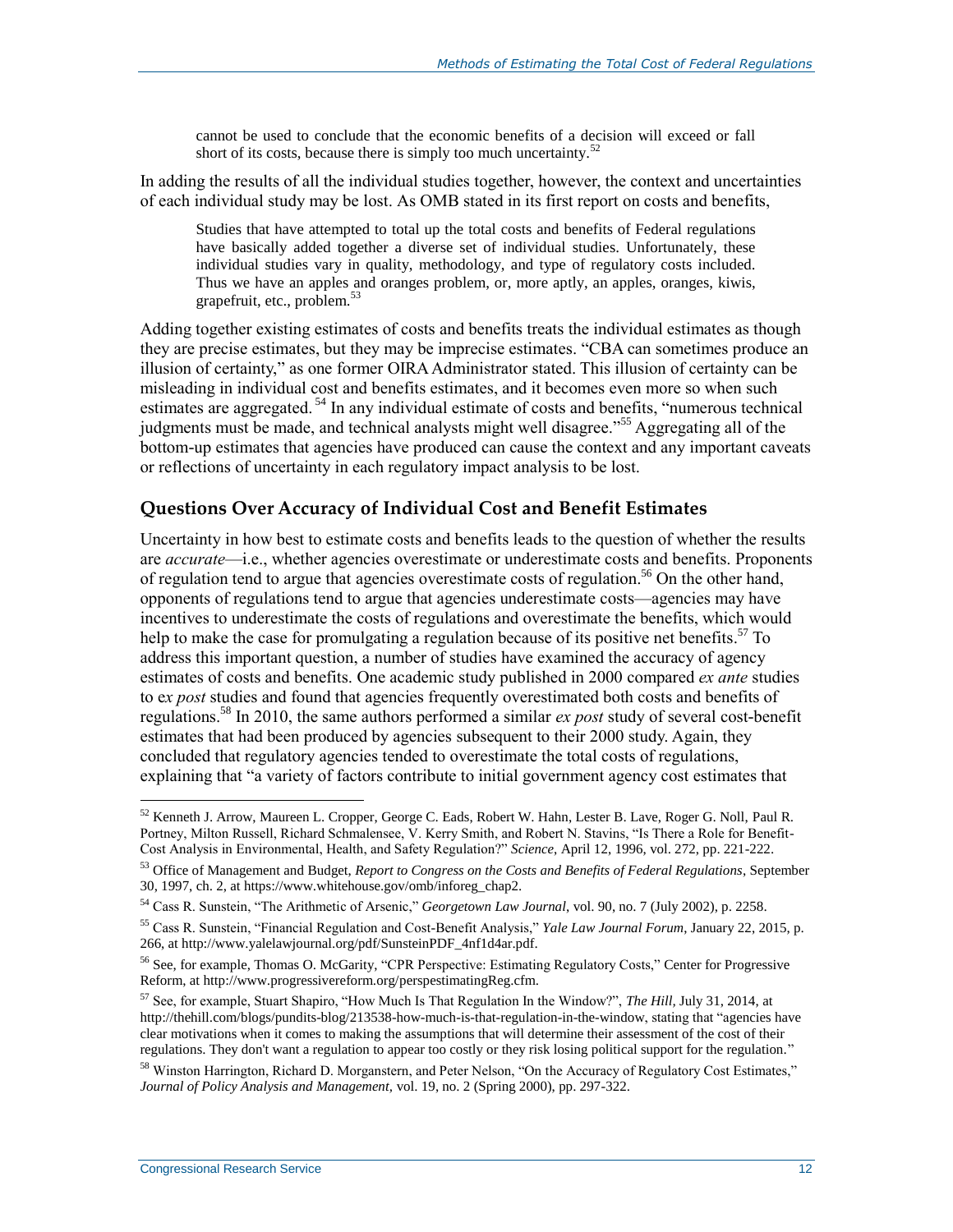may differ from the realized results, although in some cases this is coincident with differences in benefits produced by regulations."<sup>59</sup>

In its 2005 report to Congress on the costs and benefits of regulations, OMB included a chapter on "validation" of cost estimates.<sup>60</sup> OMB examined a number of *ex ante* cost-benefit estimates and compared them with  $ex$  post estimates, when they were available.<sup>61</sup> OMB's conclusions were that the costs of regulations were more often overestimated by the agency, but that the benefits were sometimes overestimated as well.

A primary reason observers have given for the overestimation of costs is that agencies tend to underestimate industry's ability to innovate, and therefore compliance with regulations sometimes turns out to be less costly than expected. The ability to adapt to regulatory requirements and identify more cost-effective methods of meeting compliance targets can result in lower compliance costs than initially anticipated by the agency. For example, consider the Environmental Protection Agency's acid rain (sulfur dioxide) program in the 1990s. Mandated under the Clean Air Act Amendments of 1990, the EPA issued regulations aimed at reducing sulfur dioxide emissions. Studies suggest that the EPA's initial cost estimates for these regulations were too high due to EPA's underestimation of how industry would adapt and find less costly means of achieving the reduction targets. In sum, as stated in one retrospective study, "When forecasting the costs of new environmental regulations, economic analysts have routinely ignored a primary economic lesson: Markets will cut costs through innovation."<sup>62</sup>

A number of other reasons may contribute to inaccuracies in agency estimates of costs. For example, delays in implementation of regulations can help lower the compliance costs as it can allow industry more time to identify cost-effective solutions.<sup>63</sup> Over- or under-estimating certain effects of regulations can also result in inaccuracies, such as compliance rates among regulated entities. Finally, agencies first estimate costs and benefits while writing the proposed regulation, but the regulation may change in response to comments received during the public comment period. <sup>64</sup> As regulations are revised in response to comments, cost-benefit estimates are not always updated. Changes made in the rule after it has been proposed and before it is finalized could affect the likely costs and benefits of the rule—for example, if the final rule sets a standard that is less stringent as compared to the proposed rule, it will probably be less costly to comply.

In short, the accuracy of the bottom-up approach relies heavily on the precision of the individual cost and benefit estimates, but the accuracy of these estimates is likely to vary.

<sup>&</sup>lt;sup>59</sup> Winston Harrington, Richard D. Morganstern, and Peter Nelson, "How Accurate Are Regulatory Cost Estimates?" Resources for the Future, March 5, 2010.

<sup>&</sup>lt;sup>60</sup> Office of Management and Budget, Validating Regulatory Analysis: 2005 Report to Congress on the Benefits and Costs of Federal Regulations and Unfunded Mandates on State, Local, and Tribal Entities, available at https://www.whitehouse.gov/sites/default/files/omb/assets/omb/inforeg/2005\_cb/final\_2005\_cb\_report.pdf.

<sup>&</sup>lt;sup>61</sup> As mentioned above, *ex post* estimates of costs and benefits are not frequently conducted under current rulemaking requirements or practice.

<sup>&</sup>lt;sup>62</sup> Gabriel Chan, Robert Stavins, Robert Stowe, and Richard Sweeney, "The SO2 Allowance Trading System and the Clean Air Act Amendments of 1990: Reflections on Twenty Years of Policy Innovation," Cambridge, Mass.: Harvard Environmental Economics Program, January 2012, pp. 7-8, at http://www.hks.harvard.edu/m-rcbg/heep/papers/SO2- Brief\_digital\_final.pdf. See also Eban Goodstein, *The Trade-Off Myth: Fact and Fiction about Jobs and the Environment* (Washington, D.C.: Island Press, 1999), pp. 26-30.

 $63$  See Winston Harrington, Richard D. Morganstern, and Peter Nelson, "On the Accuracy of Regulatory Cost Estimates," *Journal of Policy Analysis and Management,* vol. 19, no. 2 (Spring 2000), p. 310.

<sup>&</sup>lt;sup>64</sup> Agencies are generally required to accept public comments on proposed rules under the Administrative Procedure Act (5 U.S.C. §553).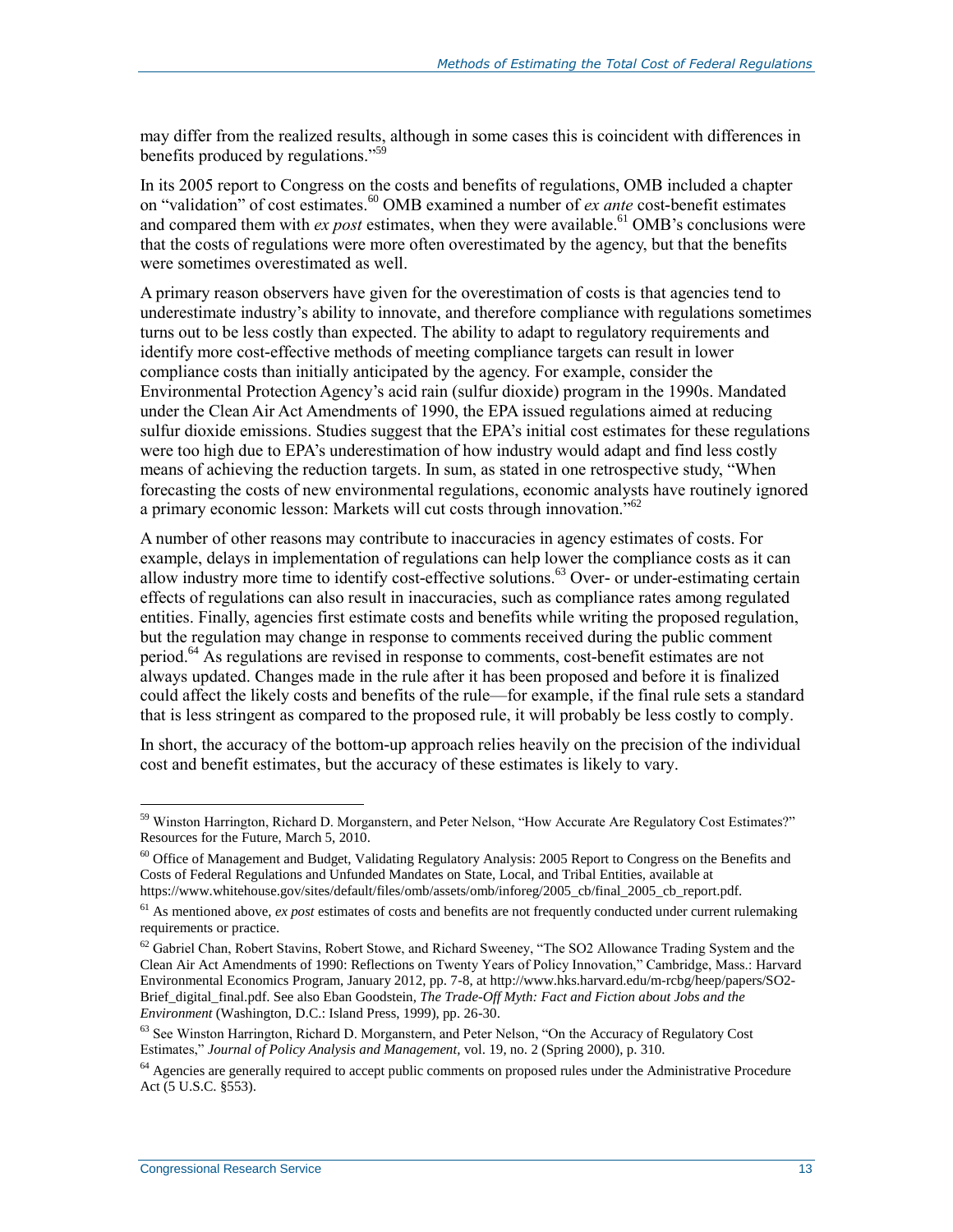#### **Measuring Costs over Time**

Another issue in aggregating the costs and benefits of individual regulations is identification of the appropriate time period. In other words, how many years' worth of regulations should be included in the total? Regulations issued many years ago typically still have some compliance costs, although the cost of complying with regulations is generally thought to decrease over time. For example, if compliance with a new regulation requires industry to invest in new types of technology, once these investments have been made, the majority of the costs may already have been incurred, and the ongoing costs will be less. The time frame under which these compliance costs are distributed varies among rules. Similarly, the distribution of benefits can vary widely as well, and benefits of regulations often are not realized until the regulation has been in place for some time. For example, this is typically the case with regulations that have health benefits, such as environmental regulations that are intended to improve air quality.

Individual cost estimates of regulations are calculated by comparing the anticipated effects of a regulation against what would be expected to happen in a world without the regulation. These *ex ante* estimates that are conducted prior to the issuance of the regulation are usually the sole source of information on regulations' costs. Under current requirements and practice, an ongoing monitoring of the costs and benefits of rules is not required once a regulation has been issued.

The annual OMB reports have typically included 10 years' worth of cost and benefit estimates. According to the 2014 report, "OMB chose a ten-year period for aggregation because preregulation estimates prepared for rules adopted more than ten years ago are of questionable relevance today."<sup>65</sup> Similar reasons are cited in earlier versions of the OMB reports.

In its 2014 report, OMB acknowledges this weakness in its approach, stating that because the estimates do not include non-major rules or rules issued more than 10 years ago, the total costs and benefits currently in effect are like to be "significantly larger" than the totals in the report.<sup>66</sup> Over time, however, measuring the effects of those rules issued more than 10 years ago will become increasingly difficult. As stated in a 2006 study that discussed OMB's practice of including 10 years' worth of costs and benefits in its annual reports,

If the regulation only requires small changes in behavior over a small time interval, then analysts feel confident of estimating the cost, hypothetical or not. But as the size or time interval increases, the shadow of the hypothetical looms ever larger. To take an extreme example, how would be begin to estimate the cost of federal child labor laws that were enacted during the  $1930s$ ?<sup>67</sup>

It is certainly the case that some rules that are more than 10 years old still impose a cost, and therefore this 10-year rule may result in a lower estimate of total costs over time because it excludes those rules. However, some cutoff probably should be made, as including estimates for costs of regulations made more than 10 years ago becomes less practicable.

These potential flaws have led some to attempt to use an entirely different approach to estimating the effects of regulations: the top-down method, which is discussed next.<sup>68</sup>

<sup>&</sup>lt;sup>65</sup> 2014 OMB Report, p. 9.

<sup>66</sup> 2014 OMB Report, p. 18.

 $67$  Winston Harrington, "Grading Estimates of the Benefits and Costs of Federal Regulation: A Review of Reviews," Resources for the Future Discussion Paper, September 2006.

<sup>&</sup>lt;sup>68</sup> In the Crain and Crain report discussed in detail below, the authors state that "In summary, the constraints under which OMB operates yield cost estimates for only a small proportion of regulations... The measurement challenges lead us to adopt techniques in this study that facilitate reasonable approximations of regulatory costs that have been omitted (continued...)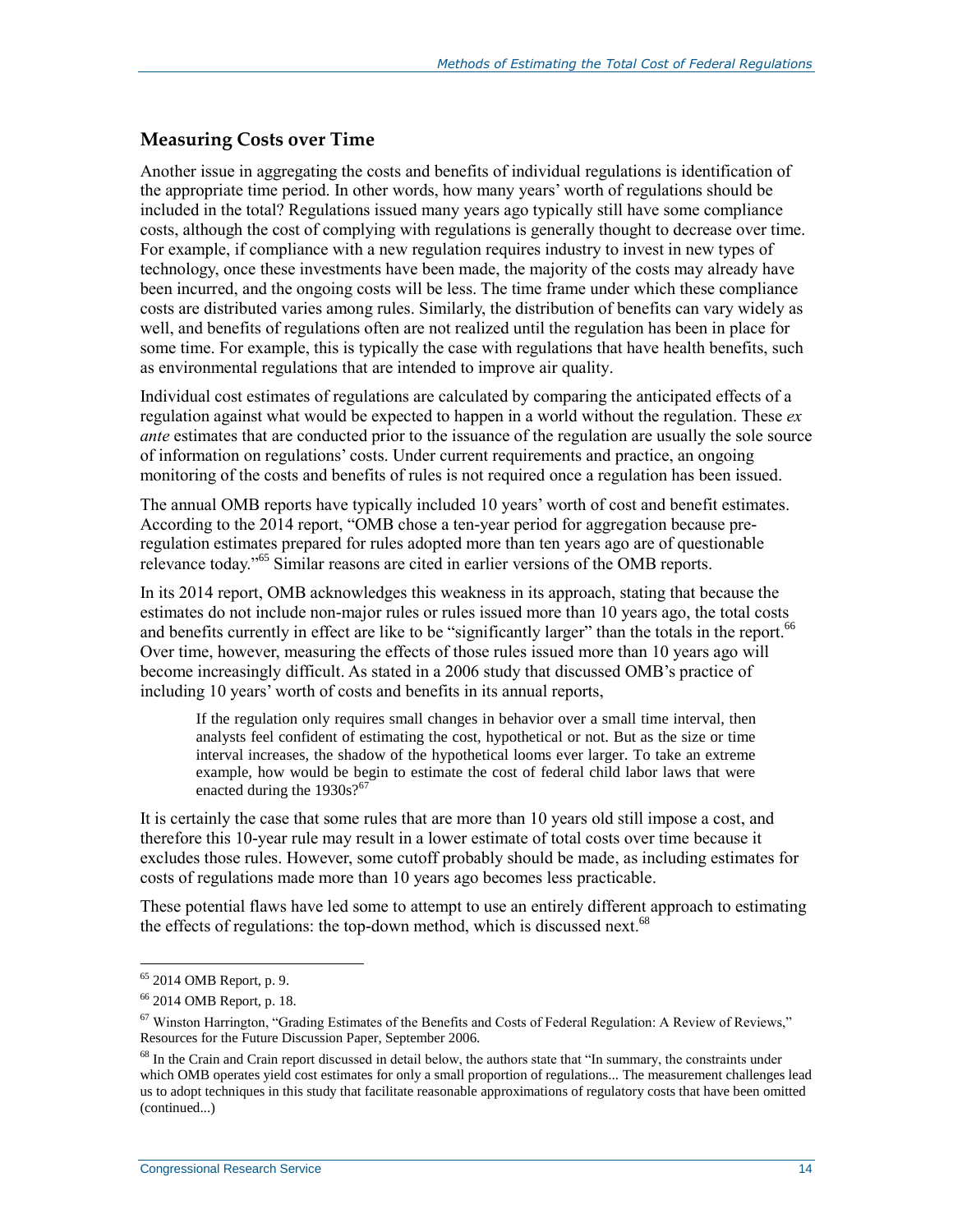## **"Top-Down" Method: Estimating Costs Using Macroeconomic Modeling**

Some scholars have adopted an approach to estimating the costs of rules that is referred to as a top-down approach. This section explains and analyzes the top-down approach, using a case study as an illustration for several of the concepts discussed.

### **What Is the Top-Down Approach?**

The top-down approach uses macroeconomic variables and modeling techniques to measure the effect of regulation on the economy as a whole. Rather than aggregating existing cost estimates, the top-down method uses the results of an economic model that has been used to measure the relationship between the size of an economy, or economic growth, and some proxy of the level of regulation in a country, to measure the economic effects of regulation. This method typically compares the U.S. economy, as measured by some variable such as gross domestic product (GDP), to a hypothetical scenario in which the U.S. has less regulation. The approach takes the difference in the GDP under these two scenarios—the status quo and the scenario with less regulation—and calculates the change in GDP that might occur were the U.S. to reduce its overall amount of regulation. This potential change in GDP is considered to be the cost of regulation under the top-down approach and is explained in further detail below.

### **Why Use the Top-Down Approach?**

The benefits of using a top-down approach, in many ways, are opposite from the bottom-up approach described above. Because the top-down approach uses measurements of various economic factors, it incorporates broader, more indirect effects that are not included in the bottom-up approach. This could include indirect economic effects, as well as direct effects that are not monetized.

### **Case Study: Crain and Crain Report**

A commonly cited study using the top-down approach to totaling the cost of regulation is entitled "The Cost of Federal Regulation to the U.S. Economy, Manufacturing and Small Business," by W. Mark Crain and Nicole V. Crain, and it was most recently released in September 2014.<sup>69</sup>

The Crain and Crain report estimates the total cost of regulation and also explores the distribution of those regulatory costs among regulated entities. The component of the report that is most discussed in the debate over regulatory reform is the estimate of the total cost of regulation.<sup>70</sup> Hence, this CRS report focuses primarily on the components of the studies that describe the total

<sup>(...</sup>continued)

in estimates by OMB and other studies" (pp. 5-6).

<sup>69</sup> W. Mark Crain and Nicole V. Crain, *The Cost of Federal Regulation to the U.S. Economy, Manufacturing and Small Business*, A Report for the National Association of Manufacturers, September 10, 2014, at http://www.nam.org/ CostofRegulation/.

<sup>70</sup> See, for example, Cheryl Bolen, "Study Commissioned by NAM Finds Regulations Cost \$2 Trillion," *BNA Daily Report for Executives*, September 10, 2014.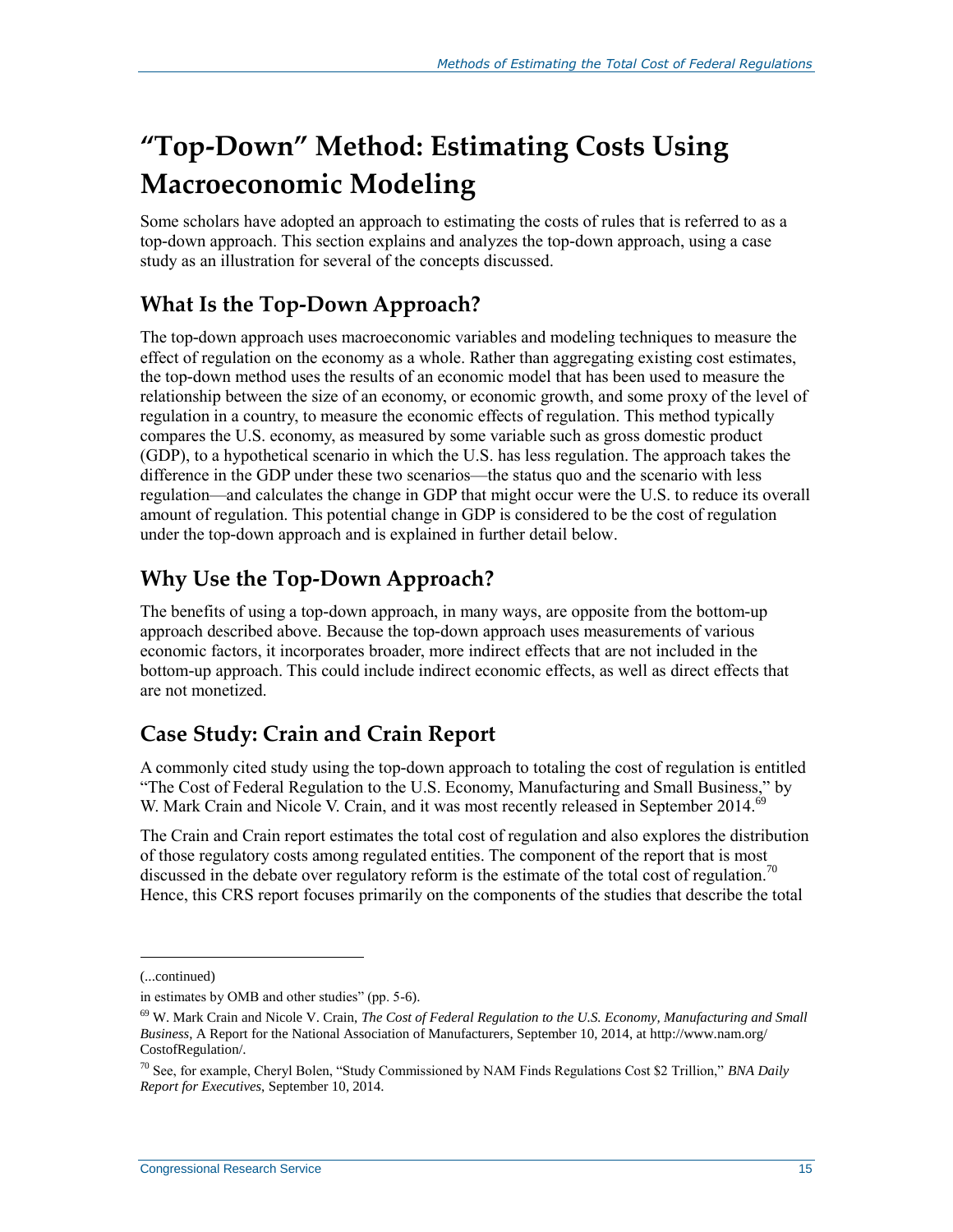cost of regulation, and not on the portion of the report exploring the distribution of costs among different types of firms.<sup>71</sup>

The Crain and Crain estimate of the total cost of regulation is not a purely top-down measure of the cost of regulations. It combines a top-down estimate—their estimate of the cost of economic regulation—with a bottom-up estimate of environmental, tax compliance, occupational safety, and homeland security regulation. However, the estimate of the cost of economic regulation resulting from their top-down methodology is almost 75% of the total estimate, totaling \$1.439 trillion out of \$2.028 trillion in the 2014 study. This report only discusses that portion of their estimate, as it is the most widely cited top-down study in the regulatory reform debate, and therefore serves as a useful example for discussion.

#### **Background on the Crain and Crain Report**

The 2014 Crain and Crain report can be traced back to a report originally published in 1995 by Thomas D. Hopkins for the Small Business Administration's (SBA's) Office of Advocacy entitled "Profiles of Regulatory Costs."<sup>72</sup> Each of the studies from 1995 through 2010 was prepared for the Office of Advocacy.

In the 1995 study, Hopkins estimated annual federal regulatory costs to be in the range of \$416 billion to \$668 billion in 1995. Six years later, in 2001, W. Mark Crain and Hopkins issued a follow-up to the 1995 Hopkins study, estimating the total annual cost of regulations to be \$843 billion in 2000.<sup>73</sup> In 2005, Crain estimated annual regulatory costs to be about \$1.1 trillion in 2004.<sup>74</sup> In 2010, Nicole V. Crain and W. Mark Crain issued another version of the study, which estimated the total cost of regulation to be \$1.75 trillion in 2008. They explained the increase from \$1.1 trillion in the 2005 report to \$1.75 trillion as being, in part, the result of "new methodological techniques," meaning that "direct comparisons to the results in their prior studies should be made with caution."<sup>75</sup>

A number of concerns were raised about the methodology used in the 2010 report—and primarily the methods used to arrive at the \$1.75 trillion of the total cost of regulation. Some of the entities raising concerns included the Office of Advocacy itself, the entity that had granted the contract under which the study was conducted. For example, the Office of Advocacy posted a number of caveats on its website where the report was linked, stating that "the findings of the study have

 $71$  For example, earlier versions of the report written for the Small Business Administration's Office of Advocacy focused on the disproportionate cost of regulations on small businesses. The 2014 version, which was prepared for the National Association of Manufacturers, intended to fill an "information gap by quantifying the costs of regulatory compliance on firms, particularly manufacturers in the United States, and to extend some of the previous efforts to measure the aggregate regulatory costs." Crain and Crain 2014, p. 1.

 $^{72}$  Thomas D. Hopkins, "Profiles in Regulatory Costs: Report to the U.S. Small Business Administration," November 1995, available at http://www.sba.gov/sites/default/files/files/rs1995hoptot.pdf.

 $73$  The authors explained that "subsequent regulatory developments and the availability of new data clarify and in some cases amplify the basic 1995 findings: regulatory burdens continue to climb, and to disadvantage small businesses." W. Mark Crain and Thomas D. Hopkins, "The Impact of Regulatory Costs on Small Firms: A Report for the Office of Advocacy, U.S. Small Business Administration," 2001, available at http://www.sba.gov/sites/default/files/files/ rs207tot.pdf.

 $74$  Again, the increase over the earlier estimate appeared to be primarily due to a change in methodology from the 2005 report. W. Mark Crain, "The Impact of Regulatory Costs on Small Firms," available at http://www.sba.gov/sites/ default/files/files/rs264tot.pdf.

<sup>75</sup> Crain and Crain re-estimated the numbers for 2004—which were presented in the 2005 report—using the methodology from the 2014 study. After the methodological adjustment, the estimate for 2005 increased by \$445 billion to a total of \$1.7 trillion, converted into 2009 dollars.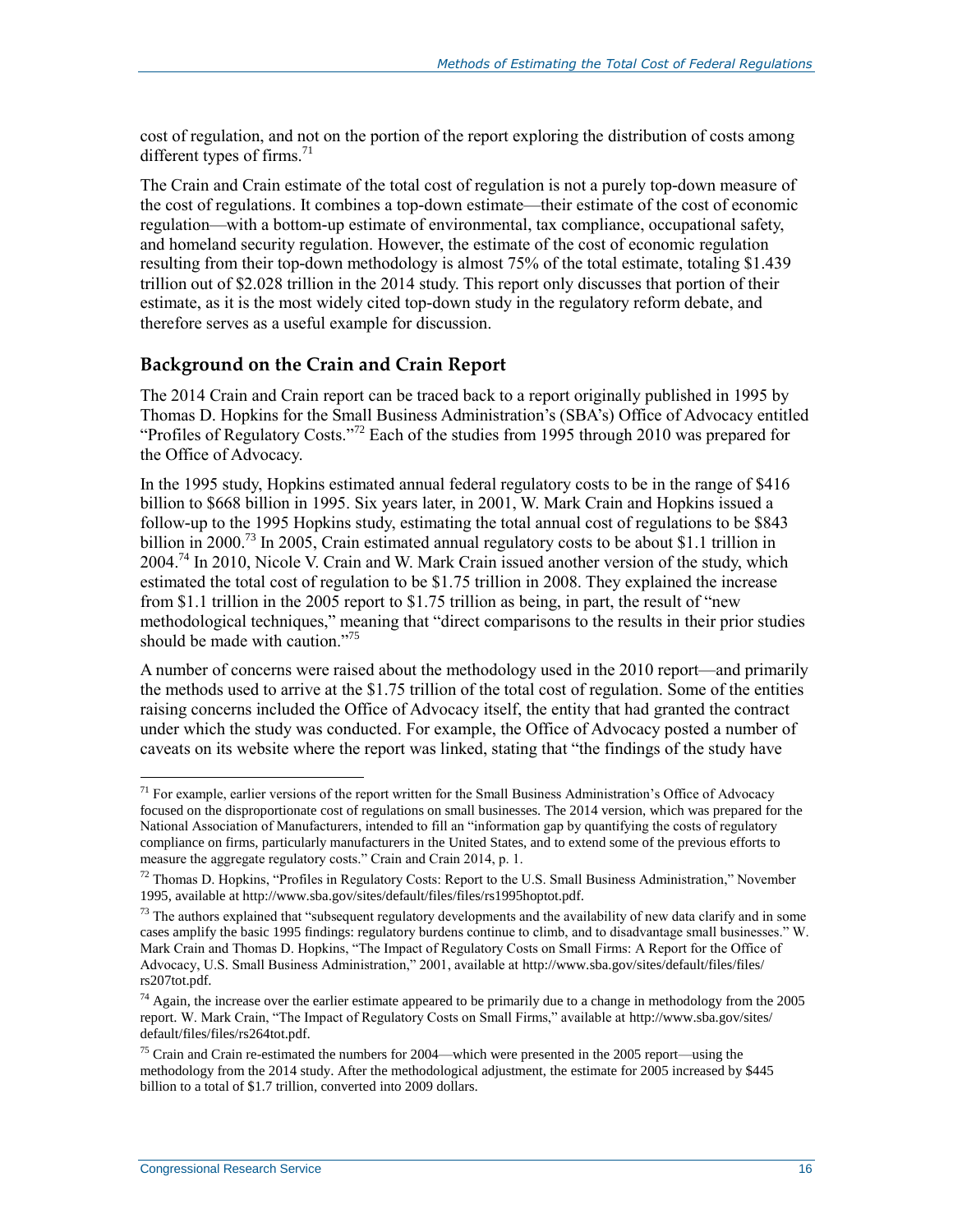been taken out of context and certain theoretical estimates of costs have been presented publicly as verifiable facts."<sup>76</sup> A 2011 CRS report called into question the methods used in the report to arrive at the total estimate of the cost of federal regulation.<sup>77</sup> A 2014 Government Accountability Office (GAO) report also raised issues with the study related to federal data quality standards, asserting that the Office of Advocacy failed to uphold those standards.<sup>78</sup>

#### **Summary of the 2014 Crain and Crain Report**

 $\overline{a}$ 

The 2014 Crain and Crain study estimated the total cost of federal regulation to be \$2.028 trillion in 2012 (in 2014 dollars), an amount equal to 12% of U.S. GDP. This section summarizes the methodology used to arrive at this estimate, so that the estimate may be used as an illustration throughout the rest of the discussion of the top-down methodology.<sup>79</sup>

As mentioned above, economic regulation is the majority of the total cost of the Crain and Crain estimate: \$1.448 trillion.<sup>80</sup> According to Crain and Crain, economic regulations are those that

 $79$  The NAM study included other elements not discussed at length here because they were not part of the estimate of the total cost of regulation and therefore are not the focus of this report. For example, the study included a survey of NAM members given over a period of two weeks in 2014 that reported a number of finings, including, for example, (1) 88% of respondents said that federal government regulations were a challenge that affected their businesses in the prior year or that their businesses would face in the future; (2) 72% of respondents indicated that their organizations employed outside advisers to ensure that their operations comply with federal rules—most of these advisers consisted of attorneys, accountants, and consultants; and (3) 48% of manufacturing firms incurred operations and maintenance expenses for capital equipment and other tangible items purchased to comply with federal government requirements during the 12 months prior to the survey.

First, Crain and Crain arrive at a total estimate of the cost of environmental regulations using two sources: the OMB annual report to Congress on the costs and benefits of regulations, and a study from 1991 by Hahn and Hird that provides an estimate of the total costs of environmental regulations prior to 1988. See Robert W. Hahn and John A. Hird, "The Costs and Benefits of Regulation: Review and Synthesis," *Yale Journal on Regulation*, vol. 8, no. 1 (Winter 1991), pp. 233-278. Using these measures, they arrived at a total of \$330 billion for environmental regulations. Second, to measure the occupational safety and health and homeland security regulations, they added the regulations promulgated by the Department of Homeland Security and the Occupational Safety and Health Administration (OSHA) in the Department of Labor, plus some additional calculations to measure and include the effects of passenger delays tied to Transportation Security Administration screening. Using these measures and calculations, they arrived at a total of \$92 billion for occupational safety and health and homeland security regulations. Third, Crain and Crain measure the (continued...)

<sup>&</sup>lt;sup>76</sup> These included the following: "The study is a top-down analysis of regulatory costs that uses certain assumptions to estimate totals. The study is not a bottom-up precise accounting of the overall cost of regulations. The overall figure of \$1.75 trillion in costs is derived from a number of different assumptions and sources to create an estimate. As with almost any academic methodology, it was not intended to be considered a precise finding. The study demonstrated that small businesses bear a larger burden from regulations than large businesses. It was not intended to do more than provide an estimate of this disparity." See https://www.sba.gov/advocacy/impact-regulatory-costs-small-firms for these and other caveats about the study.

<sup>77</sup> CRS Report R41763, *Analysis of an Estimate of the Total Costs of Federal Regulations*, by Curtis W. Copeland. The author of that report is no longer at CRS; questions about its content can be directed to the author of this report, Maeve P. Carey.

<sup>78</sup> Specifically, GAO said that Advocacy did not retain the underlying information for the Crain and Crain study, making it "much more difficult to assess the quality of that work, including its objectivity." When GAO asked to speak with Crain and Crain to ask them "a set of questions related to the criticisms of the methodologies, data, and models used," Crain and Crain "would not speak with us, stating that they were no longer contractually obligated to respond to our requests for information." U.S. Government Accountability Office, *Small Business Administration: Office of Advocacy Needs to Improve Controls over Research, Regulatory, and Workforce Planning Activities*, GAO-14-525, July 2014, http://gao.gov/assets/670/665104.pdf; see especially pp. 13-16.

<sup>&</sup>lt;sup>80</sup> As previously described, the remaining \$580 billion in the Crain and Crain estimate is due to the remaining three categories—environmental, occupational safety and health and homeland security, and tax compliance regulation. Because they use the bottom-up approach to estimate each of these types of regulation, they are not discussed in this report.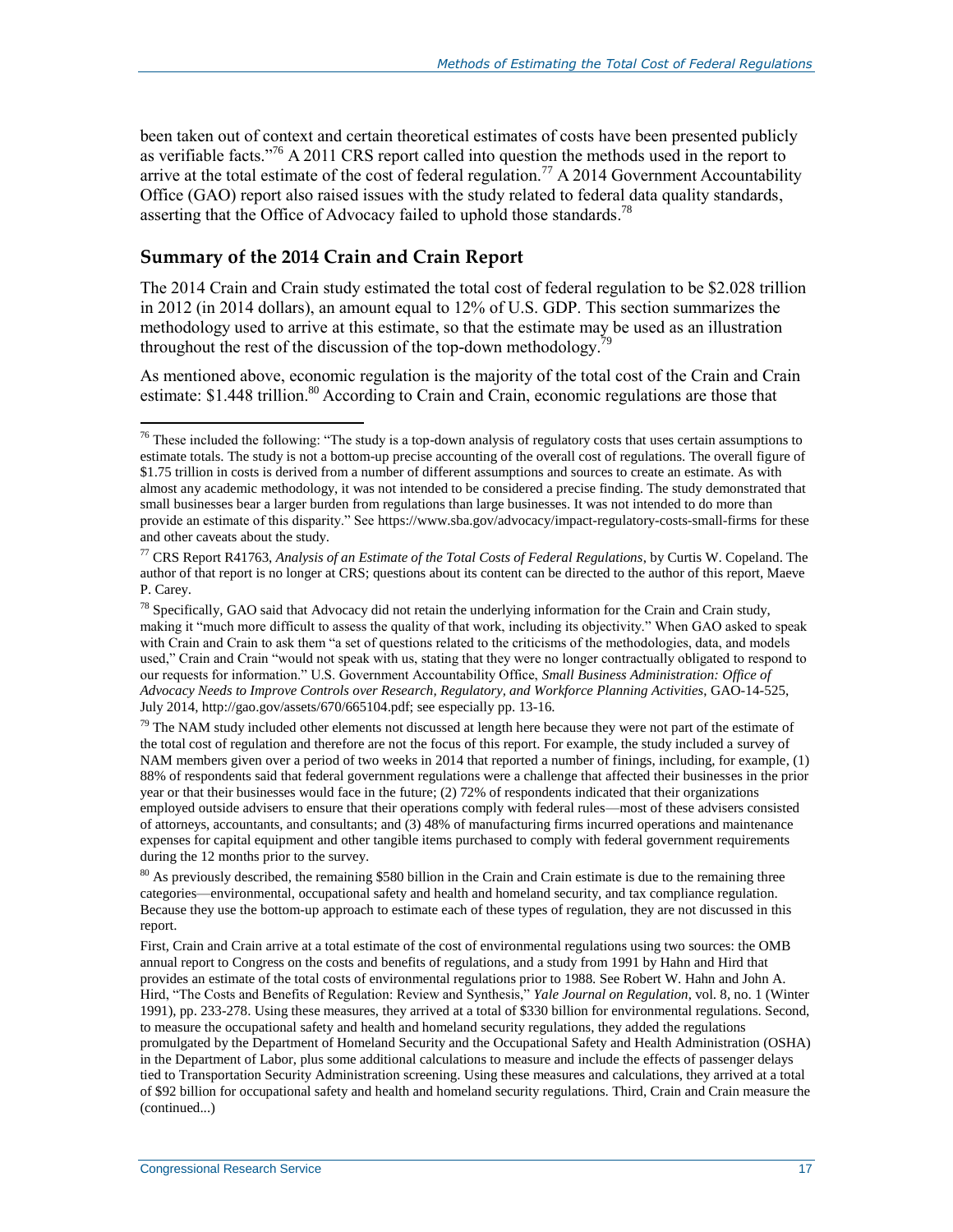"govern decision-making in market transactions. These include markets for final goods and services; markets for physical and human resources; credit markets; and markets for the transport and delivery of products and factors of production."<sup>81</sup>

To arrive at this estimate of the total cost of economic regulation, Crain and Crain conducted a cross-country comparison of 34 Organization for Economic Cooperation and Development (OECD) countries, including the United States. Specifically, they looked at the relationship between each country's economy and a proxy measure of the amount of regulation in each country over eight years. The data Crain and Crain used for this proxy measure were derived from the World Economic Forum's Global Competitiveness Report.<sup>82</sup>

Crain and Crain used three components of the Global Competitiveness Index, a component of the Global Competitiveness Report that measures various aspects of the institutions, policies, and factors that determine a country's level of productivity. These types of measures are sometimes referred to as governance indicators. The report uses an "Executive Opinion Survey," which captures the opinions of business leaders around the world to construct a number of its indicators. Crain and Crain selected three indicators, each of which was constructed using the survey, to represent the amount of economic regulation in each country. The three indicators were

- burden of government regulation;
- efficiency of legal framework in challenging regulation; and
- regulation of securities exchanges. $83$

The survey respondents provided a value for each of these indicators ranging from one to seven. As Crain and Crain explained in their report, "higher values correspond to improvements in regulatory quality—that is, reductions in the regulatory burden on product, factor and credit markets."<sup>84</sup> To construct their measure for each country and each year. Crain and Crain used the mean value of these three factors. The regulation index that Crain and Crain used combined these three factors into a single measure for each of the countries in each of the years for which the data were available—2006 to 2013.

Using the mean value for the 34 countries over their eight-year period, Crain and Crain estimated a regression model in which they measured the effect of a number of variables—with their primary variable of interest being the measure of regulatory quality—on GDP per capita. The other variables, or "control" variables, were foreign trade as a share of GDP, population over 65

<sup>(...</sup>continued)

cost of compliance with the federal tax code. To do so, they relied on the number of hours required to comply with tax requirements provided by the Internal Revenue Service. They multiplied that number of hours times an hourly wage rate of individuals who would be preparing the tax paperwork—accountants and auditors for individuals and human resources professionals for businesses. Using this method, they arrived at a total estimate of \$159 billion for tax compliance. It is not exactly clear what the calculations for these figures were, because Crain and Crain did not appear to provide in their report the calculations or the hourly wages for these types of professionals.

 $81$  Crain and Crain 2014, p. 28.

<sup>82</sup> Klaus Schwab, World Economic Forum, *The Global Competitiveness Report 2013-2014, Full Data Edition*, Geneva, 2013, at http://reports.weforum.org/the-global-competitiveness-report-2013-2014/.

 $83$  According to Crain and Crain, not all three variables had observations for every year in their sample. For the years available, they used the average of the three components that were available.

<sup>84</sup> Crain and Crain 2014, p. 32.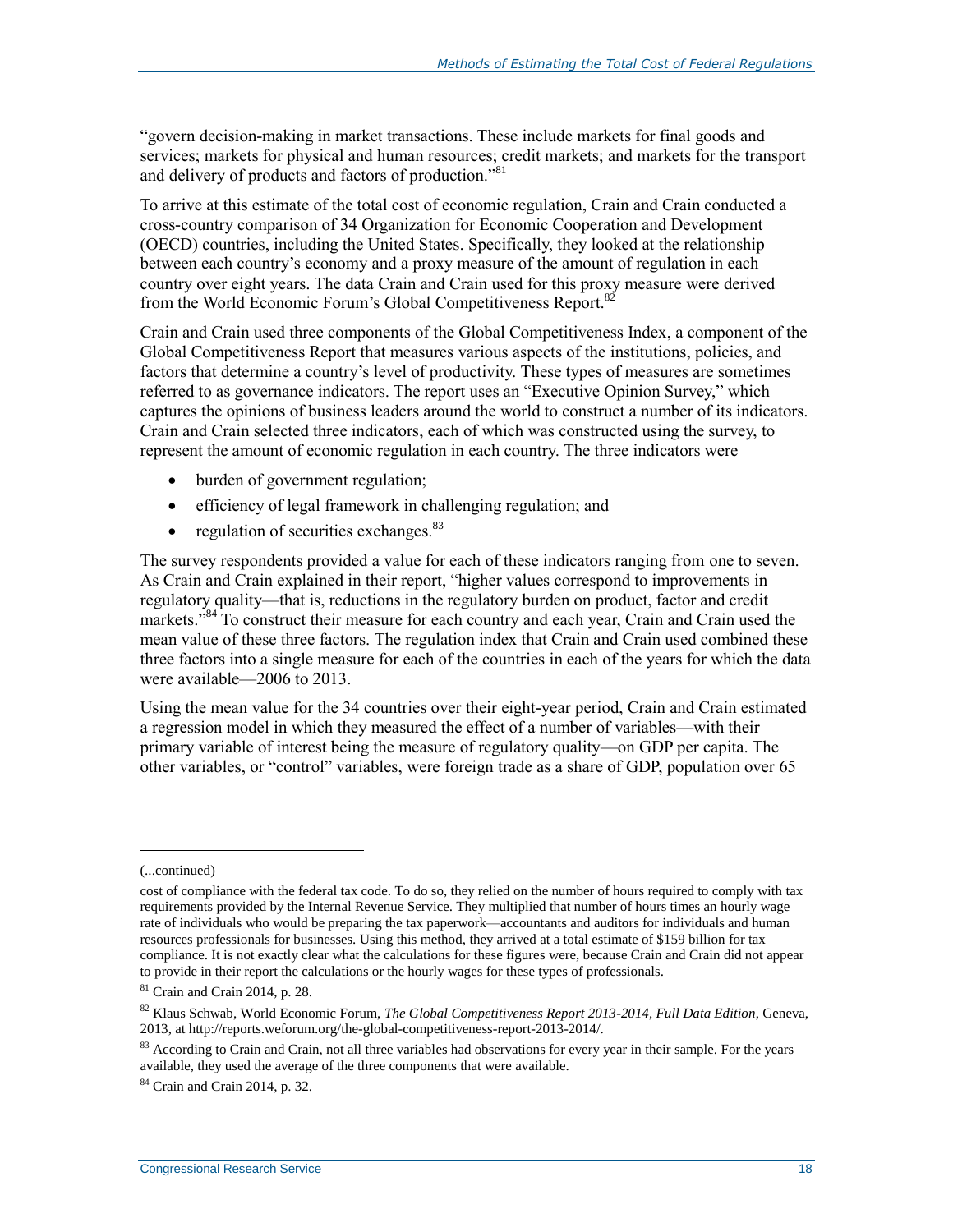relative to population aged 19 to 65 (the "dependency ratio"), new capital investment as a share of GDP, size of the labor force, and tax revenues as a share of GDP.<sup>85</sup>

Based on the results of the regression model, Crain and Crain concluded that the effect of their purported proxy of economic regulation on GDP per capita was statistically significant. Further, they used the results of the regression model to estimate the total cost of the index on the GDP per capita in the United States. To do so, they compared the U.S. score on the regulation index with the average score of the five top performing (i.e., highest ranked) countries on the scale, which they referred to as the "benchmark countries." They used this "benchmark" measure as a hypothetical measurement of what a lower level of regulation in the United States could be. The difference between the U.S. score and the benchmark countries' average score was 26%.

Crain and Crain concluded that this 26% difference in the regulation index in the United States "implies an impact on GDP equal to \$1.439 trillion. In other words, if the burden of economic regulation in the United States matched the benchmark countries, U.S. GDP would be \$1.439 trillion higher than it was in 2012."<sup>86</sup> To the \$1.439 trillion estimate, Crain and Crain added another \$8.3 billion, which was the estimated cost of import restrictions from the U.S. International Trade Commission. $87$  The total estimate of the cost of economic regulation they arrived at using this methodology was \$1.448 trillion.

### **Analysis of Top-Down Approach to Estimating Costs and Benefits**

A number of issues have been raised with the top-down approach, some of which are explained below using the Crain and Crain study as an illustration.

### **Importance of Accurate Measures of Regulation in Top-Down Approach**

One challenge for the top-down approach to estimating the cost of regulation is that the accuracy of the findings is dependent on the validity of the proxy measure of regulation. The proxy is used to model the relationship between the size of the economy and amount of regulation, and then the parameter estimates resulting from the model are used to calculate the total cost of economic regulation.

Identifying an accurate measure of regulation, however, is a challenge. As explained in a report by the Council on Foreign Relations (CFR) on federal rulemaking policy in the United States and other countries, as well as in previous CRS reports, quantifying the total amount of regulation is an inherently difficult task. $88$ As stated in the CFR report,

Economists have not settled on a good way to measure overall regulatory burden … Because of these data limitations, the best empirical studies take on a specific regulation rather than the full stock of regulations. Largely unknown is how the average business is

 $\overline{a}$  $85$  Each of these independent variables was lagged by one year. Crain and Crain also included tax revenues as a share of GDP squared to allow for a nonlinear effect of tax policy. This choice of independent variables was different from previous models they used, though they do not make clear why they chose different variables this time.

<sup>86</sup> Crain and Crain 2014, p. 33. This value appears to be adjusted to 2014 dollars.

<sup>&</sup>lt;sup>87</sup> Crain and Crain do not explain why they added the cost of import restrictions. It appears they may have added it because they did not believe it would be captured in their measure of economic regulation.

<sup>88</sup> Rebecca Strauss, *Quality Control: Federal Regulation Policy*, Council on Foreign Relations, Renewing American Progress Report and Scorecard, New York, NY, March 2015, http://www.cfr.org/corporate-regulation/quality-controlfederal-regulation-policy/p36110?cid=oth-partner\_site-Reg\_Blog-Renewing\_America\_Regulation\_Policy-031015; and CRS Report R43056, *Counting Regulations: An Overview of Rulemaking, Types of Federal Regulations, and Pages in the Federal Register*, by Maeve P. Carey.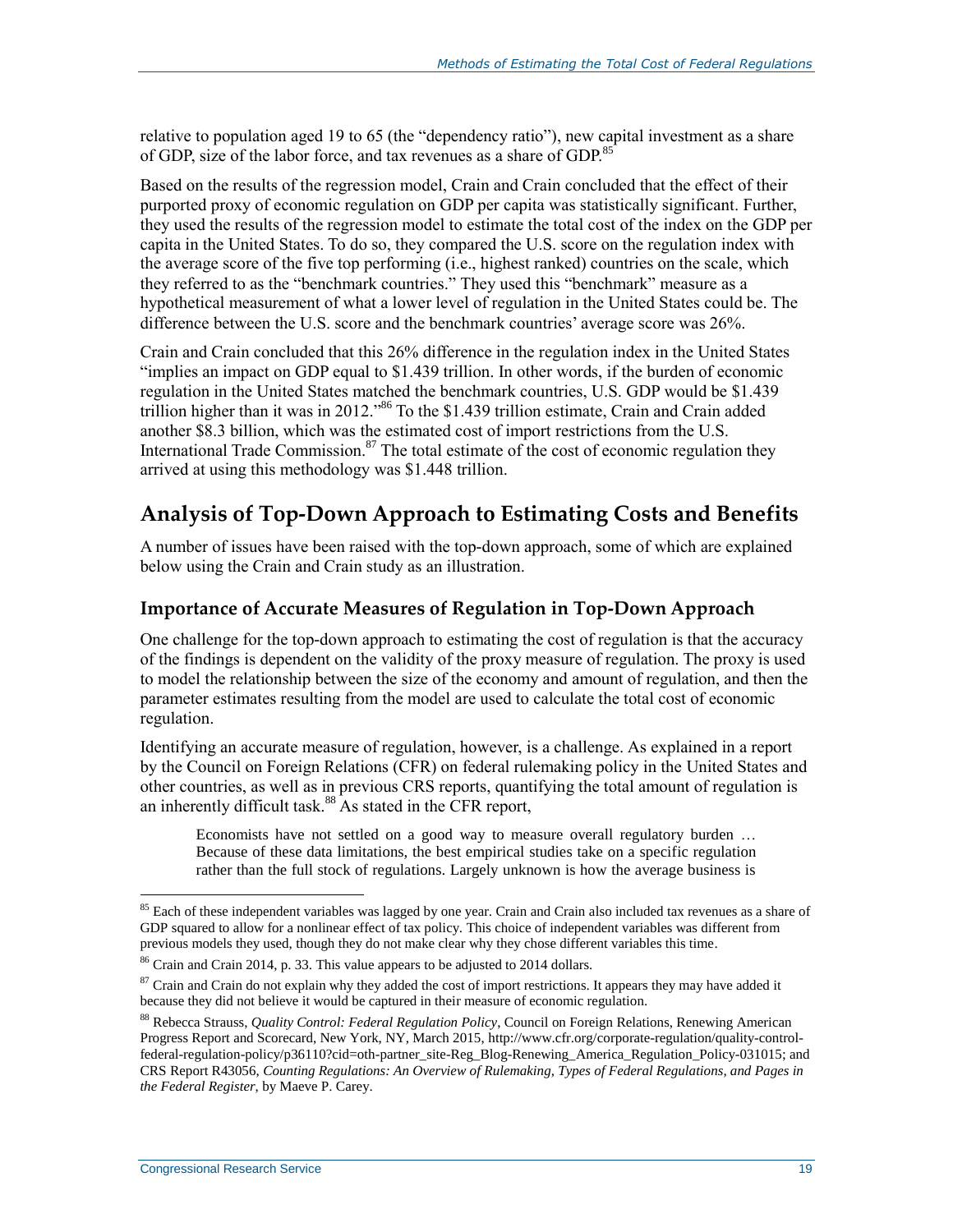affected by the cumulative set of regulations, or whether certain regulations harm or help different kinds of business activity, such as innovation or entrepreneurship.<sup>89</sup>

Obtaining an accurate proxy measure of regulation is key in any economic model that uses regulation as an explanatory variable, because an inaccurate measure can introduce serious uncertainty into the model's results. The term economists use to refer to whether a measure of a construct correctly represents what it purports to represent is "content validity." To illustrate the importance of content validity in the top-down approach of measuring the cost of regulation, this section will more closely examine the measure of "regulatory quality" used by Crain and Crain.

Crain and Crain referred to their measure of regulatory quality as the "Economic Regulation Index." They created the index from data from the World Economic Forum's (WEF's) annual Global Competitiveness Report—specifically, the report's Executive Opinion Survey.<sup>90</sup> In that survey, the WEF captured the opinions of over 13,000 business leaders in 148 different economies during a five-month period. Most of the survey questions, including the three used in the Crain and Crain study to measure regulation, involved rating on a scale of one to seven a particular aspect of the operating environment in the respondent's country. The questions covered such topics as innovation and technology infrastructure, education and human capital, and tourism. To create a measure of regulation from this survey, Crain and Crain selected three questions, each of which included an explicit reference to regulation (which appears to be how they selected them): (1) burden of government regulation, (2) efficiency of legal framework in challenging regulation, and (3) regulation of securities exchanges.

Are these three questions from the Executive Opinion Survey measuring this type of specific regulation—in other words, can the responses to these three questions be considered a useful proxy of the burden of economic regulation? This may be difficult to answer, but it is crucial to the validity of the study's conclusions. Crain and Crain state that "the reach of economic regulations is vast. This means that an encompassing methodology is required to derive an estimate of these costs."<sup>91</sup> While their statement about the vastness of economic regulation is certainly true, whether their measurement and methodology measures it accurately is difficult to validate<sup>92</sup>

Proxy measures of governance indicators are inherently imprecise, and they cannot be reliably used to estimate macroeconomic outcomes. A recent article examining a similar cross-country set of indicators illustrates the difficulty in identifying an accurate measure for certain inherently abstract concepts related to governance, such as the "rule of law," or, in this case, regulation.<sup>93</sup> The article specifically focused on the World Bank's "Worldwide Governance Indicators" (WGI), though it argued that "the concerns raised here about the WGI apply equally to other current governance indicators."<sup>94</sup> The article stated that "both researchers and policymakers should

<sup>89</sup> *Quality Control: Federal Regulation Policy,* p. 3.

 $90$  For a more complete discussion of how Crain and Crain constructed this variable, see Appendix C of the 2014 report.

 $91$  Crain and Crain 2014, p. 28.

 $92$  Furthermore, an incorrectly measured variable may cause some of the other estimates to be biased as well.

<sup>93</sup> M. A. Thomas, "What Do the Worldwide Governance Indicators Measure?" *European Journal of Development Research*, vol. 22 (2010), p. 37, stating that "A proposed measure of a construct, an inherently abstract concept like the 'rule of law', is like a proxy measure in that it is a hypothesis about measurement. The hypothesis is that the proposed measure correctly measures the construct. Like proposed proxy measures, not all proposed measurements of constructs are equally valid."

<sup>&</sup>lt;sup>94</sup> The WGI were part of the 2010 Crain and Crain study, and, although they used a different measure in 2014, are similar in construct to the 2014 measure described above. M. A. Thomas, "What Do the Worldwide Governance Indicators Measure?" *European Journal of Development Research*, vol. 22 (2010), p. 47.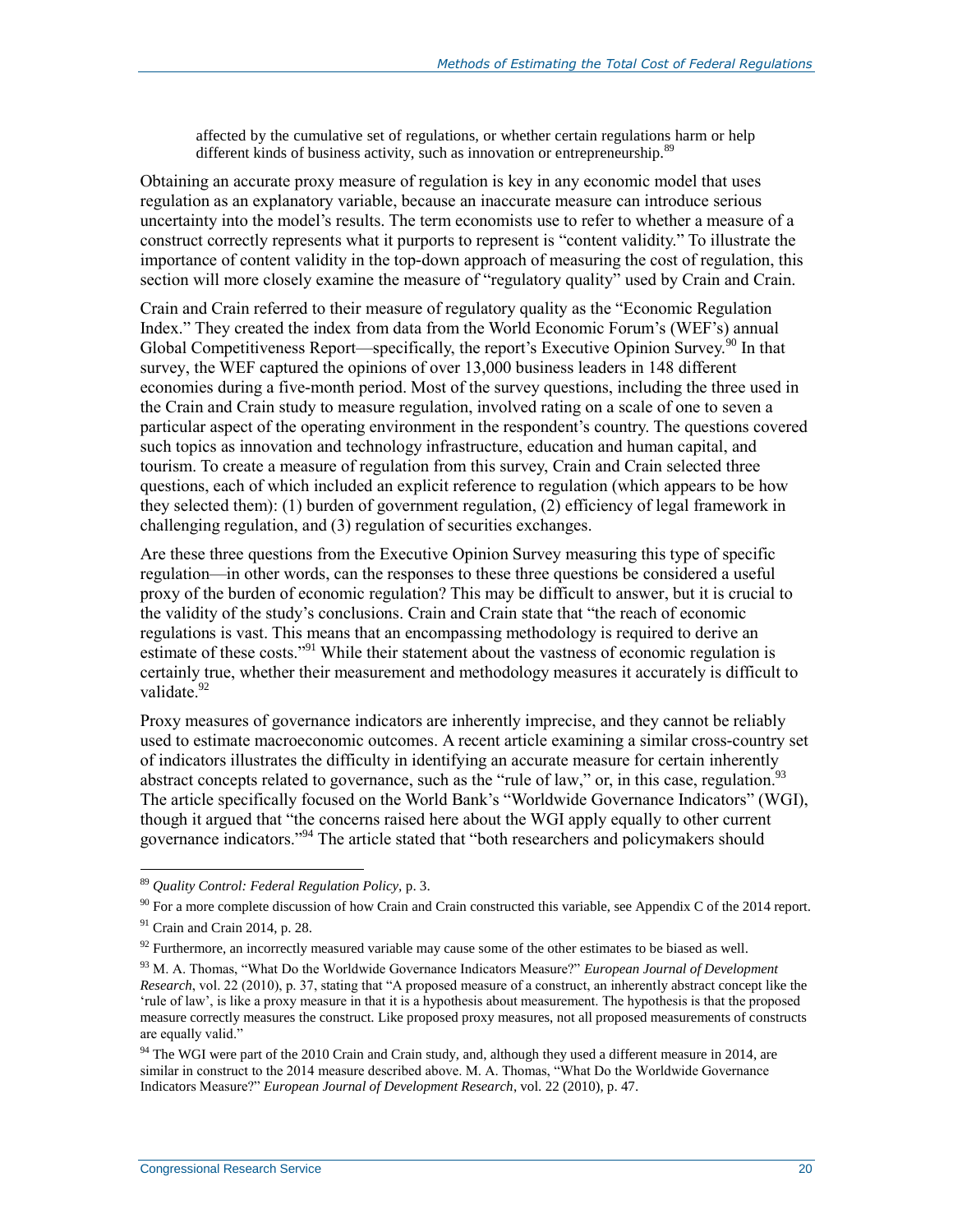require evidence that governance indicators are valid before employing them. In the absence of such evidence, research results obtained using such indicators are uninterpretable and should not survive peer review. For policymakers, reliance on such indicators would be arbitrary."<sup>95</sup> It could be argued that the use of such indicators in the top-down model of total cost of regulation may suffer from this problem of questionable measurement.

Specific concerns over this issue as it relates to top-down studies involving regulation were raised in 2010 over the Crain and Crain report and arguably still apply to the 2014 report as well, due to the similarities of their measures. For example, economist Art Kraay, one of the creators of the World Bank's Regulatory Quality Index, the measure of regulation that Crain and Crain used in their 2010 study, commented in response to their study that the measure of regulatory quality they created measured the perceptions of various regulatory environments, rather than the stringency of those environments.<sup>96</sup> The index used in the 2014 study uses a different proxy, although its construction was similar—it measures business leaders' *perceptions* of the regulatory environment in various countries.<sup>97</sup> Some research suggests that there may be key differences between perceptions of something and actual levels of it, however:

There is a substantial difference between measuring a thing and measuring perceptions of it. In the context of governance, for example, perceptions of crime risk have been shown to be quite different than actual crime levels (see, for example, Forgas, 1980; Pfeiffer, 2005); perceptions of corruption have been shown to differ from actual corruption levels (see, for example, Olken, 2006; Seligson, 2006); and trust in government has been shown to differ from administrative performance (Van de Walle and Bouckaert, 2007).<sup>98</sup>

In sum, this question of whether a measurement based on survey responses of business leaders or other individuals, such as the Executive Opinion Survey, is measuring what it purports to measure, is an important one. With any top-down model of the economic effects of regulation, the validity of a proxy for regulation is essential—and measuring an inherently abstract concept like the stringency of regulation in a country is difficult. Without a valid proxy, which is difficult to identify for the reasons discussed above (and possibly others), the findings of any top-down study could be brought into question.

<sup>95</sup> M. A. Thomas, "What Do the Worldwide Governance Indicators Measure?" *European Journal of Development Research*, vol. 22 (2010), p. 51.

<sup>96</sup> For a summary of Kraay's comments, see CRS Report R41763, *Analysis of an Estimate of the Total Costs of Federal Regulations*, by Curtis W. Copeland.

 $97$  Crain and Crain did not explain why they used this different index as their main indicator in the 2014 study. They did, however, use the World Bank measurement that they had used in 2010 as an alternative proxy for the amount of regulation. The conclusions they reached with this alternative measurement were similar; see p. 71.

<sup>98</sup> M. A. Thomas, "What Do the Worldwide Governance Indicators Measure?" *European Journal of Development Research*, vol. 22 (2010), p. 36. Referenced articles include Joseph P. Forgas, "Images of Crime: A Multidimensional Analysis of Individual Differences in Crime Perception," *International Journal of Psychology*, vol. 15, no. 1 (1980), pp. 287-299; Christian Pfeiffer, Michael Windzio, and Matthias Kleimann, "Media Use and its Impacts on Crime Perception, Sentencing Attitudes and Crime Policy," *European Journal of Criminology*, vol. 2, no. 3 (July 2005), pp. 259-285; Benjamin A. Olken, "Corruption Perceptions vs. Corruption Reality," NBER Working Paper No. 12428, 2006; Mitchell A. Seligson, "The Measurement and Impact of Corruption Victimization: Survey Evidence from Latin America," *World Development*, vol. 34, no. 2 (2006), pp. 381-404; and Steven Van de Walle and Geert Bouckaert, "Perceptions of Productivity and Performance in Europe and the United States," *International Journal of Public Administration*, vol. 30, no. 11 (2007), pp. 1123-1140.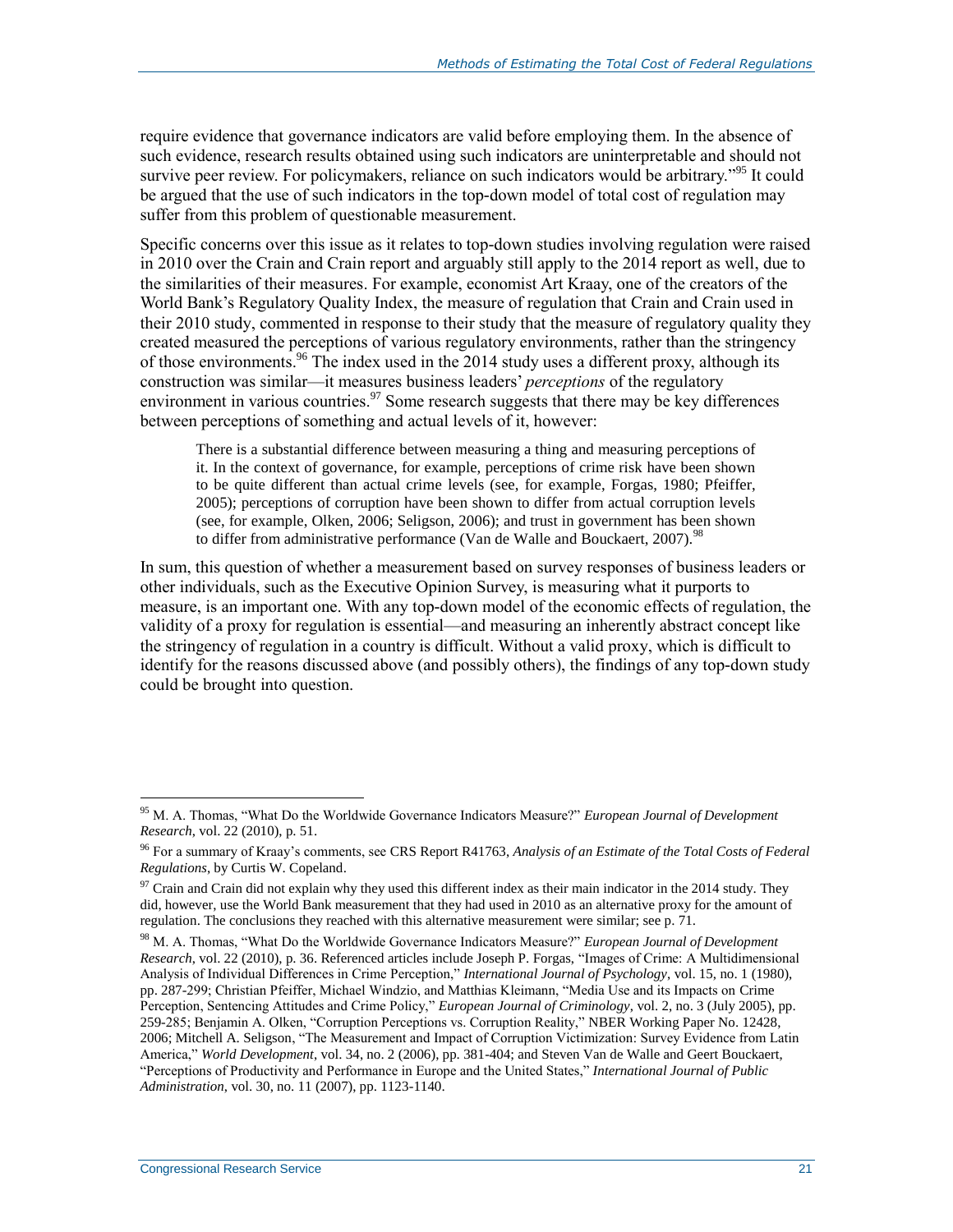### **Questions About Proper Model Specification**

Setting aside the question of how to undertake the difficult task of measuring regulation, and assuming that the measure of regulation is a valid measurement, another crucial question remains for the top-down approach to measuring the cost of regulation: how should one select the right model?

In a regression model, such as the one used by Crain and Crain, a researcher is attempting to explain a relationship between variables by analyzing the extent to which the dependent variable can be explained by changes in the independent variables. Proper selection of all variables in the model is important, as discussed below.

### *Selecting Independent Variables*

Selecting and including the proper independent and control variables in an econometric analysis is crucial to the validity of the model's results. For example, a researcher must include all variables that are thought to be theoretically relevant and take care not to omit variables that may help explain the outcome.<sup>99</sup> Explaining and theoretically justifying the components of economic models, including all independent variables, is important: "It is critical that researchers explain and justify the assumptions that underlie their model, which are presumed to be informed by theory."<sup>100</sup>

Failure to include all relevant variables in an economic model can result in omitted variable bias. Omitted variable bias can occur when one of the explanatory variables—those variables in the model that are helping to explain changes in the dependent variable—has its effects overstated because a variable that is related to that variable has been left out of the model. In other words, the omitted variable's explanatory power will be attributed to the variable that is included in the model, as long as the two variables are correlated. As explained in one study,

Because top-down methods [of estimating the cost of regulation] associate indicators of regulatory activity with changes in macroeconomic variables, they risk attributing to regulation the effects of other variables that are not considered in the analysis but that may be correlated with regulatory activity. There is a strong chance of omitted variable bias, in other words.<sup>101</sup>

In sum, were a top-down model of regulation to leave out some relevant variables, the effect of regulation could be overstated.

### *Selecting a Dependent Variable*

Furthermore, identifying a theoretically sound dependent variable is crucial to the validity of a model's results. Crain and Crain used GDP per capita as their dependent variable, rather than GDP growth rate. Measuring GDP per capita does provide an indication of the size of a country's economy. However, it can potentially be problematic because it ignores the historical circumstances that have led each country's economy to its current size, and therefore it presumes

<sup>&</sup>lt;sup>99</sup> See A.H. Studenmund, *Using Econometrics: A Practical Guide*, 6<sup>th</sup> ed. (New York: Addison-Wesley, 2011), p. 167, stating that "the primary consideration in deciding whether an independent variable belongs in an equation is whether the variable is essential to the regression on the basis of theory."

<sup>100</sup> M. A. Thomas, "What Do the Worldwide Governance Indicators Measure?" *European Journal of Development Research*, vol. 22 (2010), p. 41.

<sup>&</sup>lt;sup>101</sup> Winston Harrington, "Grading Estimates of the Benefits and Costs of Federal Regulation: A Review of Reviews," Resources for the Future Discussion Paper, September 2006, p. 12.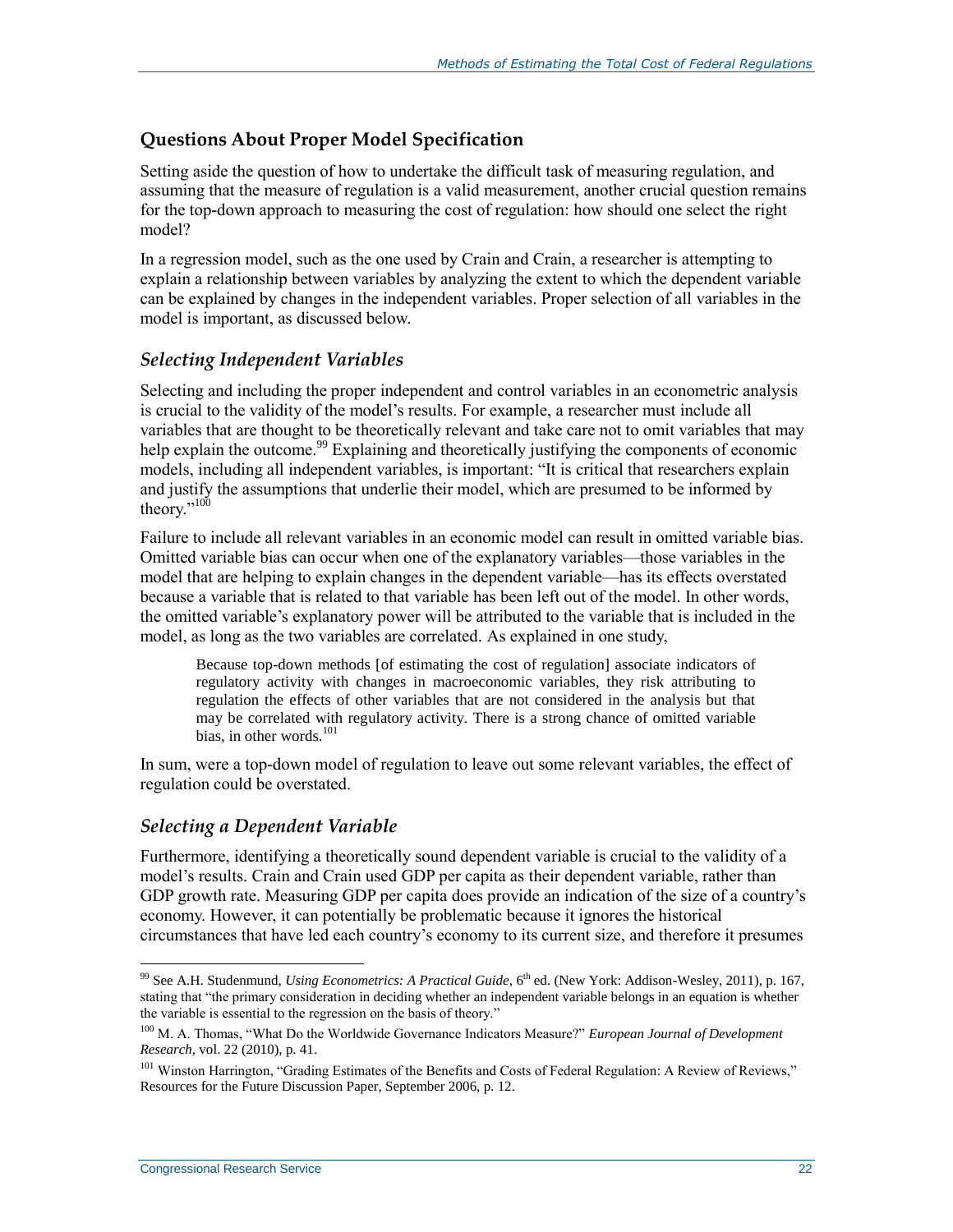to explain the current size of each economy only based upon the factors in the model. Using the rate of GDP growth instead of GDP per capita would presume that the *changes* in the size of each country's economy are explained by the independent variables, not the actual size of the economy itself—which could be considered more likely.

#### *Selecting the Correct Form*

Another important issue related to model specification is whether the nature of the relationship between the dependent variable and the independent variables is properly specified: in other words, is the relationship linear or nonlinear? A linear relationship in expressed on a graph with a straight line and assumes that the *rate* of change in the dependent variable does not vary—hence the straight line on a graph. A non-linear relationship can also be expressed on a graph but does not have a straight line, and it assumes that the rate of change in the dependent variable *can* change. These concepts are discussed more below in the context of the top-down approach. Notably, however, identifying the form of the relationship between dependent and independent variables is important—"the consequences of an incorrect functional form for interpretation and forecasting can be severe."<sup>102</sup>

Crain and Crain ran a linear regression, which is based upon the assumption that the relationship is of direct proportionality and is expressed on a graph with a straight line.<sup>103</sup> Whether this is the type of relationship between regulation and size of a country's economy, or its economic growth generally, is an important question. Crain and Crain did not appear to provide a theoretical basis for assuming the relationship is linear, and some scholars have suggested that the relationship between regulation and economic growth is nonlinear. A 2012 working paper from the George Washington University Regulatory Studies Center suggested that "perhaps... up to a point, increasing the size of government may tend to increase GDP, but that the relationship reverses after a certain threshold."<sup>104</sup> That paper examined whether a measure of the on-budget costs of federal regulation in the United States had an effect on GDP growth, which is a different objective than a top-down model of the cost of regulation, but it illustrates the important point that some effects on GDP can be nonlinear. If such model misspecification did occur in the Crain and Crain model, the results of their model could be held in question.

In sum, these three issues related to model specification—selection of independent variables, selection of dependent variables, and selection of the correct functional form for the model—are highly important to the reliability and validity of conclusions made based upon a top-down estimate of the cost of regulation.

<sup>&</sup>lt;sup>102</sup> A.H. Studenmund, *Using Econometrics: A Practical Guide*, 6<sup>th</sup> ed. (New York: Addison-Wesley, 2011), p. 207.

<sup>&</sup>lt;sup>103</sup> There may be additional econometric issues with the linear regression that are beyond the scope of this report. For example, linear regression models rely on several other assumptions that are not discussed here; for a more detailed discussion of these assumptions, see Jeffrey M. Wooldridge, *Introductory Econometrics: A Modern Approach*, 5th ed. (South-Western - Cengage Learning, 2012).

<sup>104</sup> Tara M. Sinclair and Kathryn Vesey, *Regulations, Jobs, and Economic Growth: An Empirical Analysis*, George Washington University Regulatory Studies Center, Working Paper, Washington, DC, March 2012, p. 27, http://regulatorystudies.columbian.gwu.edu/files/downloads/032212\_sinclair\_vesey\_reg\_jobs\_growth.pdf. That paper examined whether there was a relationship between changes in the on-budget costs of federal regulation in the United States and macroeconomic outcomes, and it concluded that "we found basically no evidence that the regulators' budget has anything other than a zero effect on GDP and employment."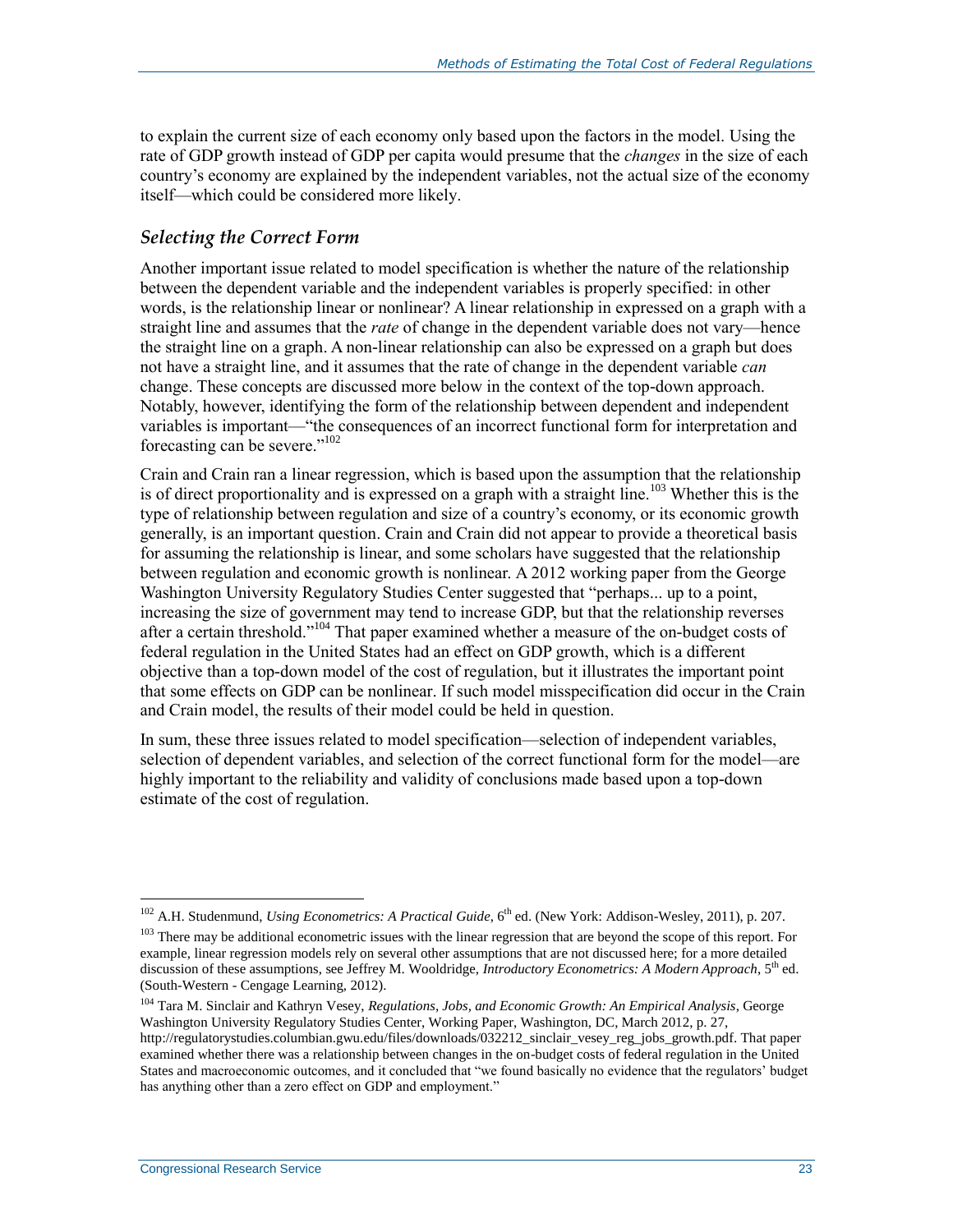### **Other Potential Methodological Issues**

There are several additional methodological issues that may be of concern in the top-down approach, including unclear directions of causality and insufficient sample size in the model.

### *Questions of Causality*

The first issue, which is linked to the question of identification of a dependent variable, relates to questions of causality in a top-down approach that uses a measure of regulation to explain the health of a country's economy: does the amount of regulation affect the economy, or could the economy also have an effect on the amount of regulation? This uncertainty about the direction of the causality between different components of a model is referred to by economists as "endogeneity." The presence of endogeneity can cause bias in the parameter estimates resulting from the model. As mentioned earlier in this report, it is crucial that researchers using a top-down approach explain the theory behind all of the components of their models. Having a solid theoretical foundation related to the causality question can reduce or eliminate the likelihood that a model will suffer from endogeneity.

In the case of top-down studies of regulation like Crain and Crain, the parameter estimates are used to calculate the potential difference in GDP, which is the estimate that Crain and Crain provide for the cost of economic regulation. As explained in the section above summarizing their methodology, Crain and Crain assert that the GDP per capita is a direction function of the amount of regulation in a country. They do not explore the possibility that the causality could also go in the other direction. The presence of such endogeneity can cause the results of the model to be incorrect.

The issue of correctly identifying the causal relationship is a challenge for scholars examining the relationship between regulation and other macroeconomic factors. For example, a recent study of the "regulatory volume" in states across the United States "looked at the relationship between regulatory output and a series of indicators described above meant to represent the economic health of the state." The study concluded that "citizens in more prosperous states may very well demand more regulation than citizens in less prosperous states.<sup>"105</sup>A similar concern could potentially be raised about the direction of causality between the volume of regulation and the economy.

### *Sample Size*

 $\overline{a}$ 

The second is an issue of sample size, particularly for a top-down study that uses a cross-country comparison of industrialized economies. A small sample size can have detrimental effects on the precision of the model's results: a smaller sample size makes the estimate less precise and therefore less reliable. Researchers who examine cross-country comparisons of regulation face some potential problems, including the small number of fully industrialized countries and the fairly short length of time over which regulatory measures have been constructed.

The Crain and Crain study uses 34 countries and a time period of eight years: 2006 to 2013. This is a relatively small sample size, especially given that the measures of regulation and other variables in the model are unlikely to change very much from one year to the next in just an eight-year period.<sup>106</sup> In addition, this specific eight-year period is not necessarily a typical one, as

<sup>105</sup> Stuart Shapiro and Debra Borie-Holtz, *The Politics of Regulatory Reform* (New York: Taylor & Francis, 2013), pp. 65-66.

 $106$  The R-squared in the table for "within" the countries in their sample is .01, meaning that their model is not a very (continued...)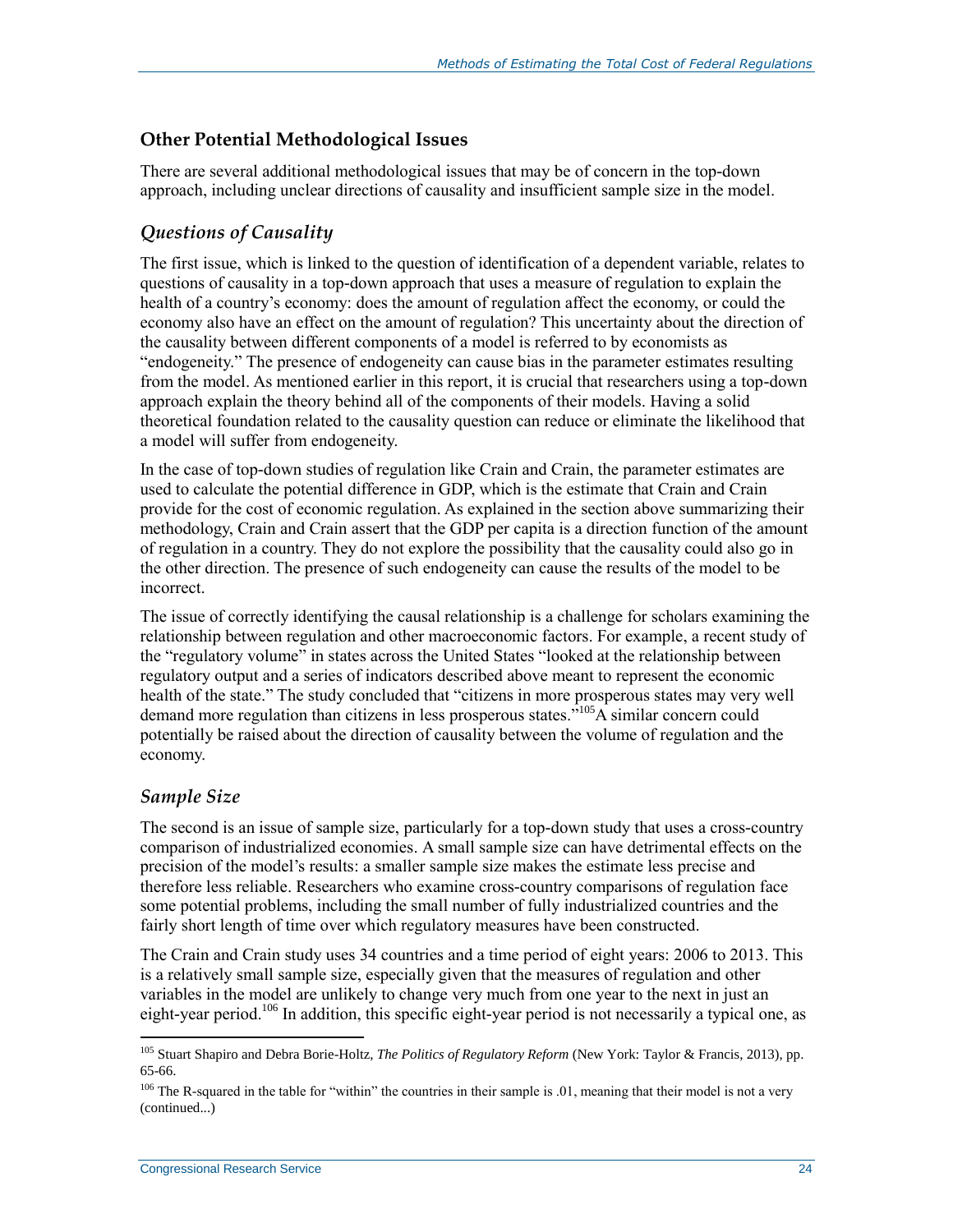it is the period leading up to and immediately following the Great Recession.<sup>107</sup> Therefore, conclusions made based upon this narrow time period may not be generalizable to other years or other periods. 108

### **Potential for Double-Counting Costs**

In the top-down approach, another potential problem is whether costs may be double-counted. Crain and Crain separate their total estimate of the cost of regulations into four categories, as described above, although it appears that this approach may be double-counting the cost of some regulations for at least two reasons.

The first reason is an econometric one: as mentioned above, the potential for omitted variable bias exists in any econometric model. If Crain and Crain omitted a variable that is highly correlated with their measure of "economic" regulations—such as a measure of environmental or other types of regulations, which are almost undoubtedly correlated with their measure of economic regulation—then the explanatory power of the omitted variable becomes attributed to the coefficient on the economic regulation measure. In other words, the explanatory strength of that measure is inflated by the omission of other variables that are not included. By adding other measures of regulation, including environmental regulations, to the total cost they estimate for economic regulation, Crain and Crain may therefore be double-counting the effects of these other types of regulations.

Second, the potential for double-counting exists because of the nature of the questions asked to business leaders that comprise the regulatory quality measure. The questions themselves do not necessarily measure *only* economic regulation, although Crain and Crain imply that to be the case. Rather, as discussed above, they measure potentially very broad effects of all types of regulation by measuring the overall regulatory environment. Because Crain and Crain is a hybrid study that also employs a bottom-up methodology to measure certain types of regulation, they add an estimate of the cost of other types of regulation to their estimate of the cost of economic regulation. As a result, their overall number of roughly \$2 trillion could include some double counting.<sup>109</sup>

### **No Discussion of Benefits of Regulations**

To date, it appears that the top-down approach has not been used to estimate benefits of regulation—only costs. It is not clear whether the method *could* be used to measure benefits, because the approach measures cost in terms of potential economic growth that has not occurred due to the amount of regulation. A parallel approach does not seem to be applicable to benefits, which, as discussed above, are often not easily measured in dollar amounts or economic effects, and therefore may not be able to be estimated in this same way.

l

<sup>(...</sup>continued)

good fit to explain the changes within countries over that period.

<sup>&</sup>lt;sup>107</sup> Crain and Crain included dummy variables for two years, 2008 and 2009, but did not explain why.

<sup>&</sup>lt;sup>108</sup> The Crain and Crain data appear to have other issues related to sample size as well. For example, their sample appears to be missing some observations—34 countries times eight years should yield 272 observations, but they report their number of observations in Table 3 to be 219. They do not provide an explanation for why these observations are missing.

<sup>&</sup>lt;sup>109</sup> Furthermore, it is worth noting that the portion of their model that covers the non-economic regulation—\$580 billion—may contain some of the same potential problems as those identified above for other bottom-up estimates.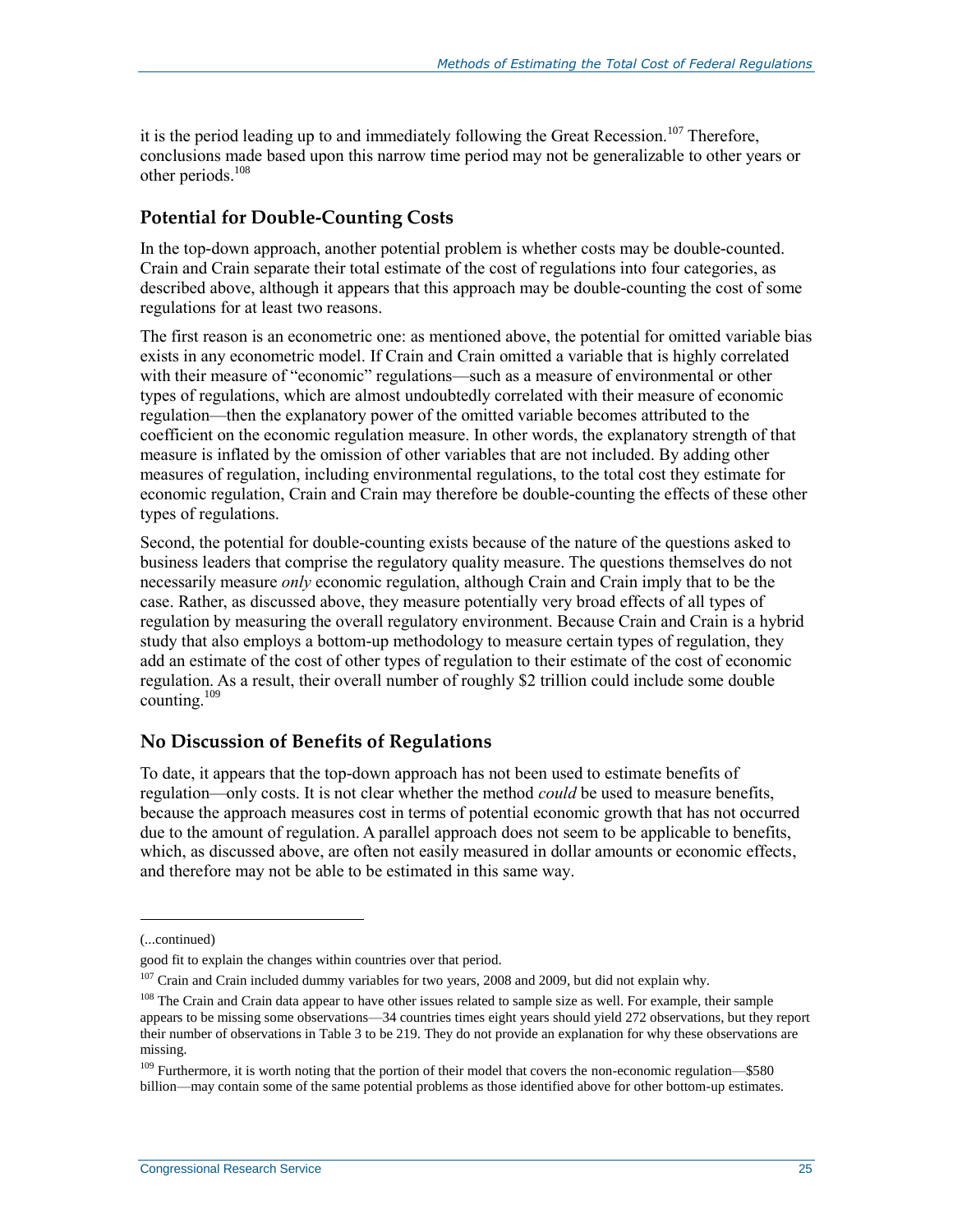Although the top-down method does not appear to be intended to measure costs *and* benefits, having an estimate of costs without an estimate of benefits does not provide the complete context for evaluating whether a country's amount of regulation is appropriate. Such a comparison of costs against benefits has been institutionalized in the regulatory process in the United States since the early 1980s. Specifically, one of the underlying components of the current regulatory system, which was formally put into place by President Ronald Reagan in 1981 when he issued Executive Order 12291, is that agencies should consider the costs of individual regulations and compare them against the benefits, and that "regulatory action shall not be undertaken unless the potential benefits to society for the regulation outweigh the potential costs to society."<sup>110</sup> This general approach of comparing costs against benefits has been upheld since the Reagan Administration formalized it in 1981, and the shift to become more reliant on estimates of costs and benefits in informing regulatory decisions over the past several decades has been well documented<sup>111</sup>

In sum, the notion that costs and benefits must be compared to one another has remained a crucial component of the regulatory process in the United States over the past several decades. Under current rulemaking requirements, agencies are responsible for measuring costs against benefits in individual regulations, and because of the nature of the bottom-up method and its reliance on those estimates, it can be used to make overall comparisons between total costs and benefits. Such a comparison does not seem possible, however, at the macroeconomic level.

## **Summary: Advantages and Disadvantages of Two Approaches**

Each of the two main approaches taken to estimate the total costs and benefits of regulations have pros and cons, which tend to mirror one another. This final section briefly compares the two approaches and provides some perspective on why this issue is of potential interest to Congress.

The bottom-up approach to estimating the total costs and benefits of regulations, such as the approach taken by OMB in its annual report to Congress, has several advantages. The bottom-up approach involves adding up actual cost estimates calculated by agencies pursuant to rulemaking requirements. These estimates are conducted on an individual basis for certain regulations, and, although they often contain some uncertainty, are based upon specialized information the agency has regarding expected costs and benefits.

<sup>110</sup> Executive Order 12291, "Federal Regulation," 46 *Federal Register* 13193, February 17, 1981, § 2(b).

President William Clinton maintained this general principle of weighing costs against benefits when he issued his executive order on rulemaking, which replaced Executive Order 12291. Executive Order 12866 § 1(b)(6). In his executive order, President Clinton arguably took a slightly more lenient approach by changing the wording to require that the benefits to society *justify* the costs of the regulation, rather than *outweigh*.

President Barack Obama continued to uphold the practice of comparing costs against benefits when he issued Executive Order 13563 in 2011, emphasizing, among other things, that agencies must "propose or adopt a regulation only upon a reasoned determination that its benefits justify its costs (recognizing that some benefits and costs are difficult to quantify)." Executive Order 13563 § 1(b).

<sup>111</sup> See CRS Report R41974, *Cost-Benefit and Other Analysis Requirements in the Rulemaking Process*, coordinated by Maeve P. Carey, and CRS Report RL32240, *The Federal Rulemaking Process: An Overview*, coordinated by Maeve P. Carey, and Eric A. Posner, "Controlling Agencies with Cost-Benefit Analysis: A Positive Political Theory Perspective," *University of Chicago Law Review*, vol. 68, no. 4 (Fall 2001), pp. 1137-1199, describing the "entrenchment of cost-benefit analysis in American government" in recent decades ( pp. 1139-1140).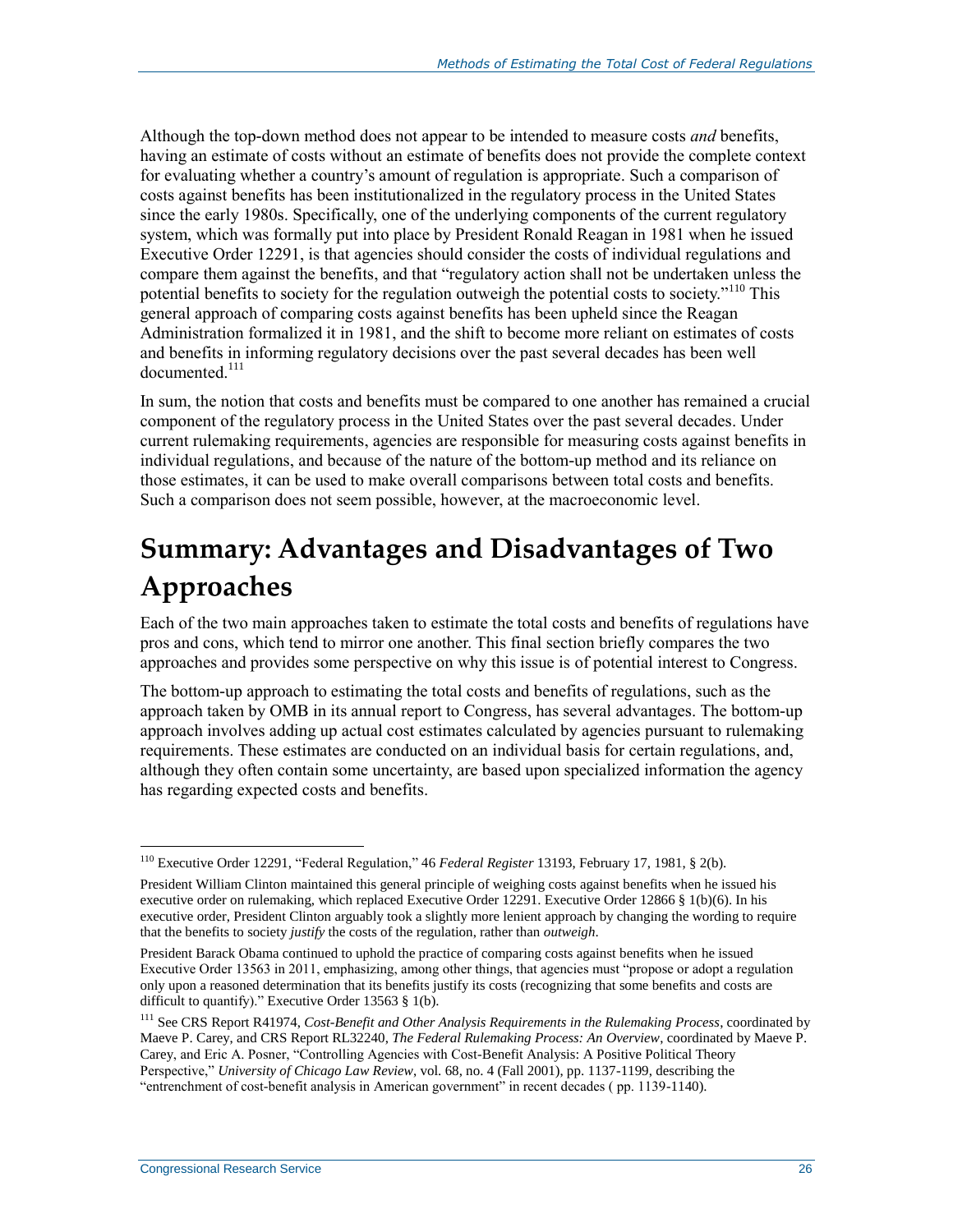Notably, current requirements for agencies to estimate costs and benefits of their rules are intended to assist with agency decisionmaking in *individual* regulations by more fully informing decisionmakers of the likely outcomes and providing a means of evaluating and comparing regulatory alternatives. The potential utility of that information when taken out of the context of individual rules and aggregated, however, is greatly reduced.

An individual cost-benefit analysis conducted by an agency and included in the bottom-up aggregated estimate could also suffer from econometric problems similar to those described above in the context of the top-down approach. However, the individual estimates used in the bottom-up approach can be validated by comparing the *ex ante* estimates of costs and benefits to *ex post* estimates. Some such studies exist and are discussed above. In addition, agencies may though they are not explicitly required to—revisit the original cost-benefit estimate when conducting a retrospective review of their regulations.<sup>112</sup> This provides a potential means of validating the results of the bottom-up method, whereas the top-down method does not have a similar opportunity for *ex post* validation.

The biggest potential problem with the bottom-up approach, however, is that the aggregated estimate is unlikely to represent the costs and benefits of all rules. Not all rules are included in the aggregate, because cost-benefit estimates are not currently conducted or required for all regulations. Furthermore, even for rules in which a cost-benefit analysis is required, monetizing certain types of costs and benefits can be challenging, and any effects of regulations that are not monetized are not able to be included in a bottom-up aggregate.

Because of these limitations about what may be missing from the bottom-up estimate, a top-down approach may be more likely to capture fully the overall cost of regulations, as the top-down approach could conceivably provide a way to include in its estimate of indirect costs and effects of regulations that are not included in the bottom-up approach. However, the top-down approach has several potential problems when it comes to implementation, most of which are conceptual and methodological. Any estimates of the cost of regulation resulting from a top-down approach are entirely reliant on the validity of the model, identification of its components and structure, and the theory behind it. The validity of an estimate is especially reliant upon the validity of the proxy measure of regulation. In practice, overcoming these conceptual and methodological hurdles is difficult, if not impossible, meaning that the results of a top-down approach should be treated with a great deal of caution.

Finally, the top-down approach does not make a comparison of costs to benefits. Such a comparison appears to be outside the purpose of the top-down approach, but having both estimates of costs and benefits can provide a more complete representation of the costeffectiveness of a country's regulation.

### **Issues for Congress**

 $\overline{a}$ 

Because of the role Congress plays in delegating legislative authority to federal agencies to issue regulations, Congress has shown an interest in conducting oversight of those regulations, both for

 $112$  A government-wide retrospective review is currently required under the Obama Administration, and similar reviews have been required by previous administrations. It is unclear, however, the extent to which agencies re-examine or recalculate their *ex ante* cost-benefit estimates. For more information on the current retrospective review initiative under the Obama Administration, see Joseph E. Aldy, *Learning from Experience: An Assessment of the Retrospective Reviews of Agency Rules and the Evidence for Improving the Design and Implementation of Regulatory Policy*, report prepared for the consideration of the Administrative Conference of the United States, November 17, 2014, at http://www.hks.harvard.edu/fs/jaldy/img/aldy\_retrospective.pdf.